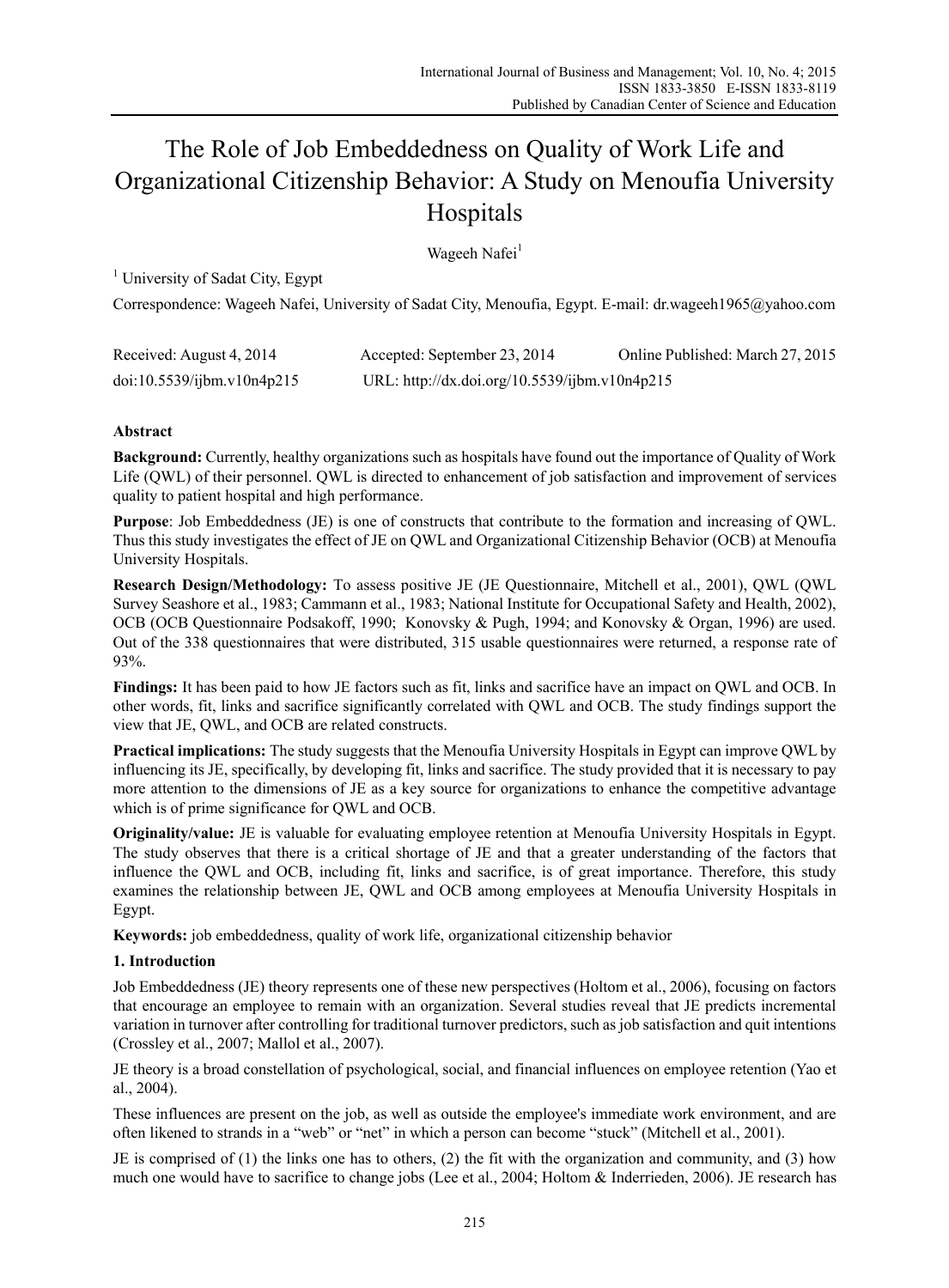extended to other outcomes such as performance and social capital (Sekiguchi et al., 2008).

JE is a retention or anti-withdrawal construct. JE is composed of factors such as the overall fit employees have with the organization. It would yield positive outcomes. JE should lead to the development of human and social capital for two reasons. First, for highly embedded individuals, there is good fit of the employees' existing knowledge, skills and abilities with the requirements of the organization that provides opportunities for the natural extension and development of additional and complimentary skills. Second, the highly embedded employees have many links with more important individuals which provide opportunities to develop additional social capital. In fact, there is a positive relationship between JE and social capital but found declines in social capital development over time (Ng & Feldman, 2010).

JE represents rich social ties, job fit, and personal investment in a job or organization and the community that in turn create opportunities for the employee to extend and develop new skills and social ties with others (Holtom et al., 2006).

JE has numerous features; these are (a) work or organizational options by way of choosing your clients, (b) empowerment, or mentoring activities, and (c) non-worker social embeddedness (Emmerik & Sanders, 2004) which includes direct links to family, non-work activities, off-the-job interests, and job and embeddedness in the organization (Mitchell et al., 2001).

## **2. Literature Review**

## *2.1 Job Embeddedness*

The concept "Embeddedness" has been used in the sociology discipline to explain the process by which social relations influence and constrain economic actions (Sekiguchi et al., 2008).

Embeddedness represents the collection of forces that keep an employee in a job (Halbesleben & Wheeler 2008).

Embeddedness further suggests that a number of strands connect an employee to his or her family in a social, psychological and financial web. This web includes work and non-work friends, groups, the community and the physical environment in which the employee lives. The greater the number of links between the person and the web, the more firmly an employee is bound to the job and the organization (Mallol et al., 2007).

Job Embeddedness (JE) is relatively a new concept and is under-researched in the hospitality management and marketing literature (Karatepe & Ngeche, 2011).

JE consists of three independent elements: the fit (match) between a person's job and their community and their personal life space; the links a person has to other people or activities; and the extent to which a person would have to make a sacrifice to break these links-hence it represents what an employee will sacrifice on leaving the organization. In combination, these three elements exert pressure on employees to stay at their current organization (Ng & Feldman, 2010).

JE is the strength of individuals' links to other people, team and groups. It may associate with one's intentions to stay or leave an organization. Specifically, JE was accepted as representing the sum of effects that keep employees in their current employment (Mitchell, 2001).

JE is an employee retention theory which evolved from the unfolding model of voluntary employee turnover (Lee et al., 1996). There are three dimensions of JE. The three dimensions are important both on and off the job. These dimensions can be defined as follows (Mitchell et al., 2001).

**Links**: Links mean that each individual is linked to other people, teams, and organizations officially or unofficially. A lot of organizations put a lot of importance on these links (Mitchell, 2001). Individuals having formal or informal connections with colleagues in the workplace and with friends and other people in the community are highly embedded in their jobs. Holtom et al. (2006) argue that family and other social institutions in the community have direct influences on individuals and their decision making. Under these circumstances, more links in the organization and the community refer to elevated levels of JE. For example, older and married employees with children are less likely to leave the organization, because there are a number of connections that exist between them and other people in the organization and in the community (Mitchell et al., 2001).

Fit: Fit is how compatible the employees feel with the company, organization or the local community he/she belongs to. Mitchell et al. (2001) suggested that the more the individual feels fitted to the job, colleagues and the business culture, the lower turnover is. If there is fit between employees, personal values and future plans and the demands of his job as well as the organizational culture, then these employees are highly embedded in their jobs. In addition, such a fit should exist between employees and the community. For example, the weather, amenities and general culture of the location have direct effects on individuals and their decision making (Holtom et al., 2006).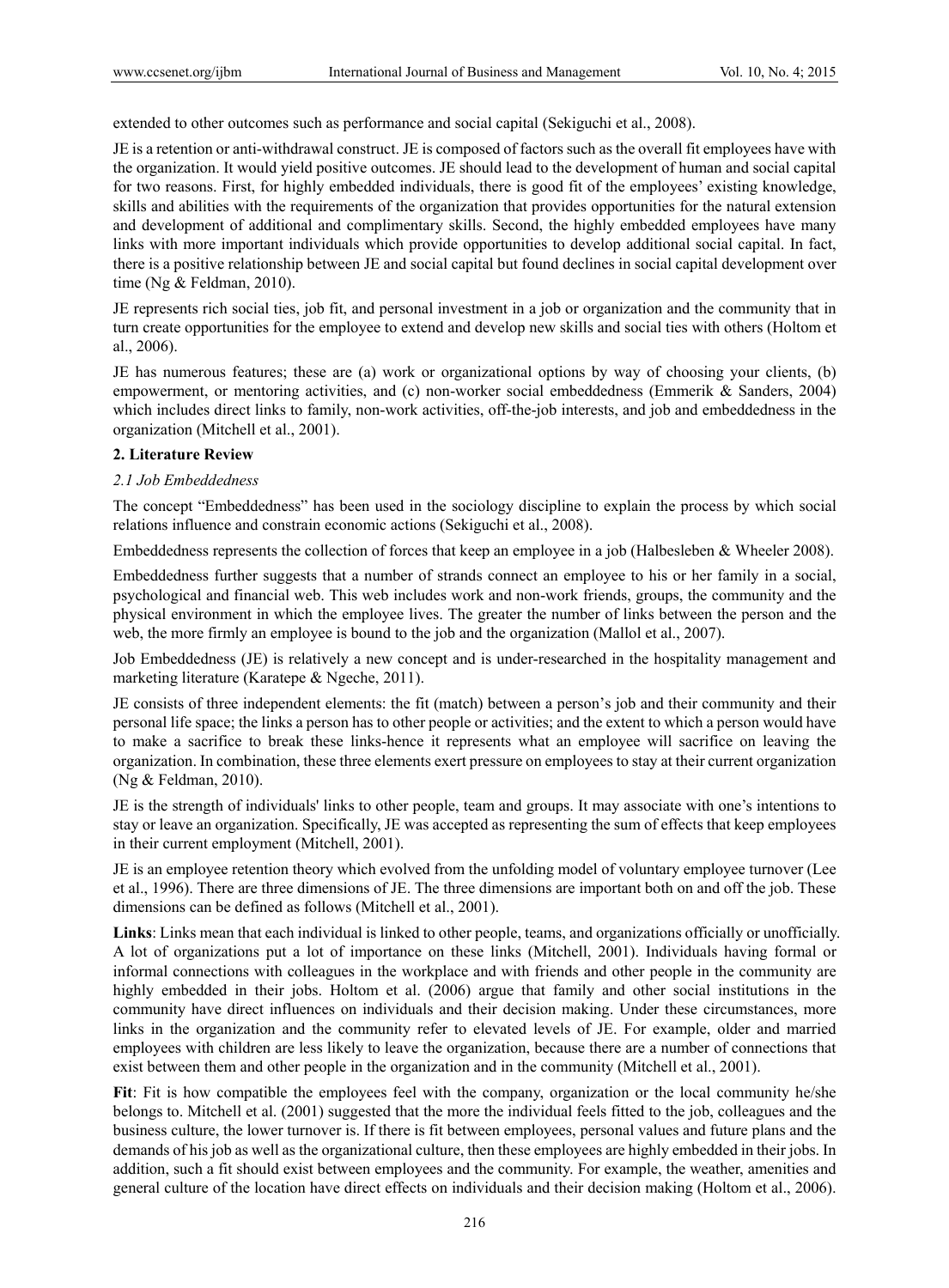Employees who do no perceive such a fit are not embedded in their jobs.

**Sacrifice**: Sacrifice means the opportunity cost of turnover, which is the perceived cost of physical or psychological convenience sacrificed when leaving a current job. Recent research suggests that job attitude has relatively little influence on the stay or turnover of the employees. Factors other than job satisfaction, organizational commitment, and job alternative are stand out to understand turnover (Park & Lee, 2004). Individuals are aware of what they are going to lose as a result of their voluntary turnover (Holtom et al., 2006; Mitchell et al., 2001). For example, they give up colleagues and lose the current and future career and promotional opportunities in the organization. In addition, individuals leaving an attractive and safe community may not have the same environment in another location. Therefore, individuals are aware of such costs and become highly embedded in their jobs.

## *2.2 Quality of Work Life*

Quality of Work Life (QWL) is a concept of behavioral science, and the term was first introduced by Davis in 1972 (Mathur, 1989; Hian & Einstein, 1990).

QWL can be defined as a process by which an organization responds to employee needs by developing mechanisms to allow them to share fully in making the decisions that design their lives at work. QWL is a philosophy, a set of principles, which holds that people are the most important resource in the organization as they are trustworthy, responsible and capable of making valuable contribution and they should be treated with dignity and respect (Robbins, 1989).

The key elements of QWL in the literature include job security, job satisfaction, better reward system, employee benefits, employee involvement and organizational performance (Havlovic, 1991). Studies demonstrate that employees with high QWL tend to report high levels of identification with their organizations, job satisfaction, job performance and lower levels of turnover and personal alienation (Efraty et al., 1991).

QWL is defined as employee satisfaction with a variety of needs through resources, activities, and outcomes stemming from participation in the workplace (Sirgy et al. 2001).

QWL has been well recognized as a multi-dimensional construct and it may not be universal or eternal. The key concepts captured and discussed in the existing literature include job security, better reward systems, higher pay, opportunity for growth, participative groups, and increased organizational productivity. In the scientific management tradition, satisfaction with QWL was thought to be based solely on "extrinsic" traits of the job: salaries and other tangible benefits, and the safety and hygiene of the workplace. By contrast, the human relations approach stresses that, while extrinsic rewards are important, "intrinsic rewards" are key predictors of productivity, efficiency, absenteeism and turnover. These intrinsic rewards include traits specific to the work done, the "task content" : skill levels, autonomy and challenge (Beauregard, 2007).

One conceptualization of QWL, based on need-hierarchy theory of Maslow, regards QWL as employee satisfaction of seven sets of human developmental needs: (1) health and safety needs, (2) economic and family needs, (3) social needs, (4) esteem needs, (5) actualization needs, (6) knowledge needs, and (7) esthetic needs (Marta et al., 2011).

In sum, QWL is defined as the favorable condition and environment of employees benefit, employees' welfare and management attitudes towards operational workers as well as employees in general.

There are eight aspects in which employees perceptions towards their work organizations could determine their QWL: adequate and fair compensation; safe and health environment; development of human capacities; growth and security; social integrative constitutionalism; the total life space and social relevance (Walton, 1974).

There is a plethora of literature highlighting the factors critical for the assessment of QWL (Srinivas, 1994). Comprehensive delineation of the QWL concept is found in three major works. Other researchers have attempted to measure QWL in a variety of settings using combinations of various questionnaires such as job satisfaction, organizational commitment, alienation, job stress, organizational identification, job involvement and finally work role ambiguity, conflict, and overload were studied as proxy measures of QWL (Levine et al., 1984). The key concepts captured in QWL include job security, better reward systems, higher pay, opportunity for growth, and participative groups among others (Havlovic, 1991; Straw & Heckscher, 1984). QWL can be measured by the feelings that employees have towards their jobs, colleagues, and companies would enhance a chain effect leading to organization's growth and profitability (Heskett et al., 1997).

According to Robins (1995) QWL is a process by which an organization responds to employees' needs by developing mechanisms to allow them to share fully in making the decisions that design their lives at work. The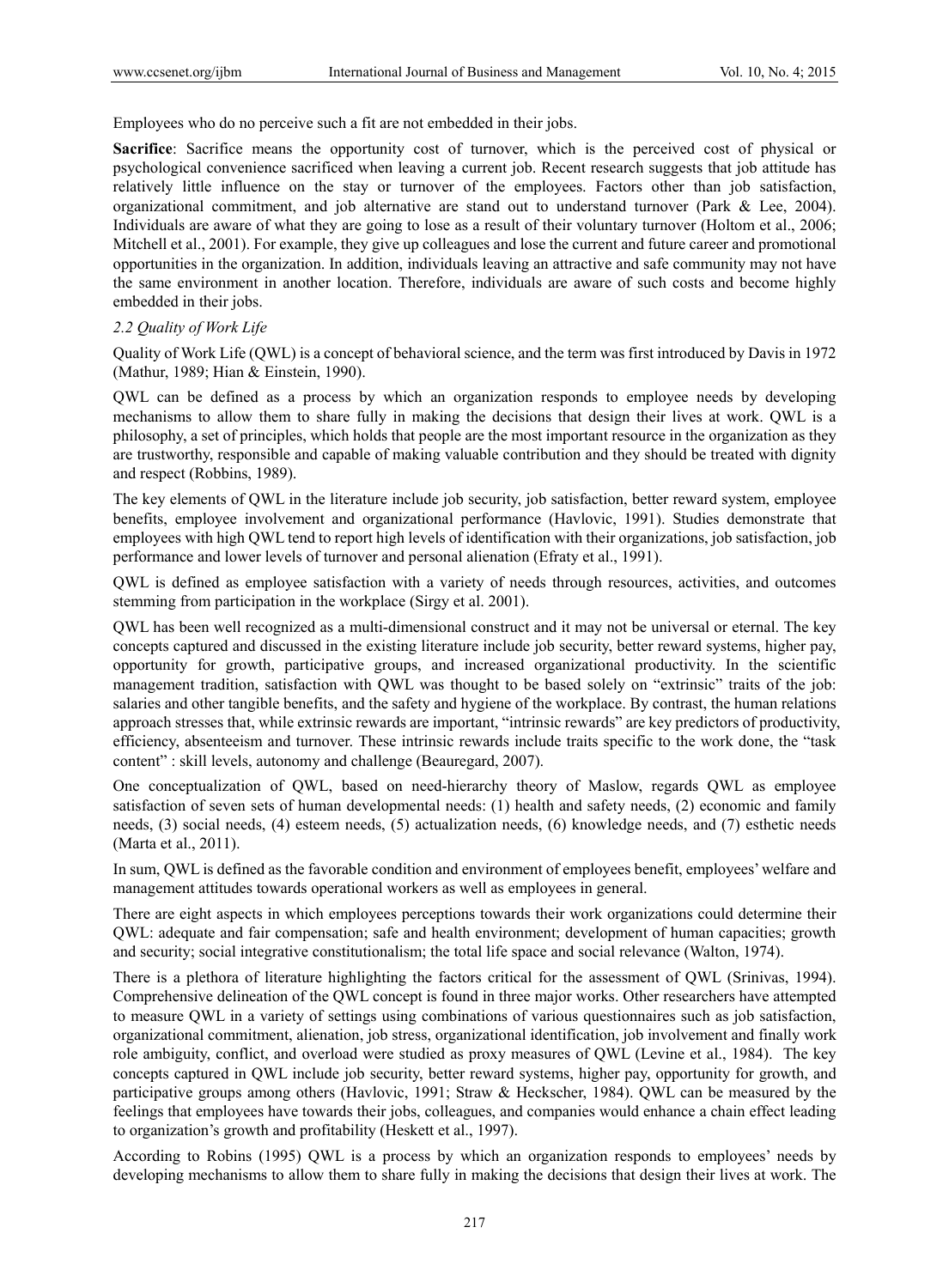key elements of QWL in the literature include job security, job satisfaction, better reward system, employee benefits, employee involvement and organizational performance (Havlovic, 1991; Scobel, 1975).

For the purpose of this study, QWL is defined as the favorable condition and environment of employees benefit, employees' welfare and management attitudes towards operational workers as well as employees in general.

#### *2.3 Organizational Citizenship Behavior*

Bateman and Organ (1983) were the first to use the term "OCB" in 1983 (Podsakoff et al., 2000). OCB is one of the most widely studied topics in organizational behavior research (Podsakoff & MacKenzie, 1997; Ehrhart & Naumann, 2004). OCB is one of the emerging management concepts that are being emphasized for the organizational effectiveness, efficiency and profitability of the organizations (Ertürk et al., 2004).

OCB is an extra role and behaviours such as teamwork with employees, approaching workplace earlier and leaving late, helping other employees, using organizational possessions with care, and disseminating positively in organization (Turnispeed & Rassuli, 2005).

OCB can improve co-worker and managerial productivity, provide superior efficiency in resource use and allocation, reduce managerial expenses, provide better coordination of organizational activities across individuals, groups and functional departments, improve organizational attractiveness for high quality new recruits, increase stability in the organization's performance, and enhance organizational capability to adapt effectively to environmental changes (Cohen & Vigoda, 2000; Ertürk et al., 2004).

OCB is individual behavior that is discretionary, not directly or explicitly recognized by the formal reward system, and that in the aggregate promotes the effective functioning of the organization. OCB can be defined as behaviors that are not formally rewarded (Organ, 1988).

High levels of OCB should lead to a more efficient organization and help bring new resources into the organization. In Organ's explanation, securing needed resources refers not only to the attraction of new members or raw materials, but also to such intangible factors as company good will, or the external image and reputation of the organization. Thus, customer perceptions of the organization's products or services could be an external assessment of effectiveness that is influenced by OCB (Organ, 1988).

OCB can assist organizations to develop performance and increase competitive periphery as it encourages employees to perform beyond the formal job requirement. It can assist the organization to be successful in current environment and accelerate novelty and creative approaches for organizations (Nemeth & Staw, 1989).

OCB can be classified into two groups. They are OCB-Organizational and OCB Individual. OCB-Organizational benefits the organization, in general, such as adhering to informal rules devised to maintain order. OCB-Individual benefits specific individuals and indirectly contributes the organization, such as taking a personnel interest in other employees (Williams & Anderson, 1991).

OCB is individual behaviours that promote the goods of the organization by contributing to its social and psychological environment. Such behaviours include helping another employee finish a project, providing helpful advice or suggestions, and offering positive feedback on work tasks (Podsakoff et al., 1993).

OCB has been related to wide range of antecedents such as job satisfaction, leadership, fairness, perceived organizational support, psychological contract, and commitment (Ravichandran et al., 2007).

OCB is referred to as "contextual performance" or "prosocial organizational behaviour" to emphasize the voluntary nature of the activity and to distinguish it from "task performance" or one's assigned duties (Borman & Motowidlo, 1997). There are some features of OCB. They are (1) beneficial and informal behavior or gestures, (2) discretionary; not enforceable requirement of the role or job description, (3) not directly or explicitly recognized by formal reward system; uncompensated individual contributions in the workplace that does role requirement, and (4) enhances the effective functioning of the organizations in the aggregate (Paine & Organ, 2000).

Organ (1988) identified five categories of OCB (1) Altruism: the helping of an individual coworker on a task, (2) Courtesy: alerting others in the organization about changes that may affect their work, (3) Conscientiousness: carrying out one's duties beyond the minimum requirements, (4) Sportsmanship: refraining from complaining about trivial matters, and (5) Civic Virtue: participating in the governance of the organization.

There are five dimensions of OCB. They are as follows (Organ, 1988; Podsakoff et al., 1990):

*Altruism* can be called simply helping or helpfulness. Altruism consists of voluntarily actions that help others with an organizationally relevant task such as voluntarily helping orientation of a new employee, sharing sales strategies, teaching employees useful knowledge or skills, showing employees how to accomplish difficult tasks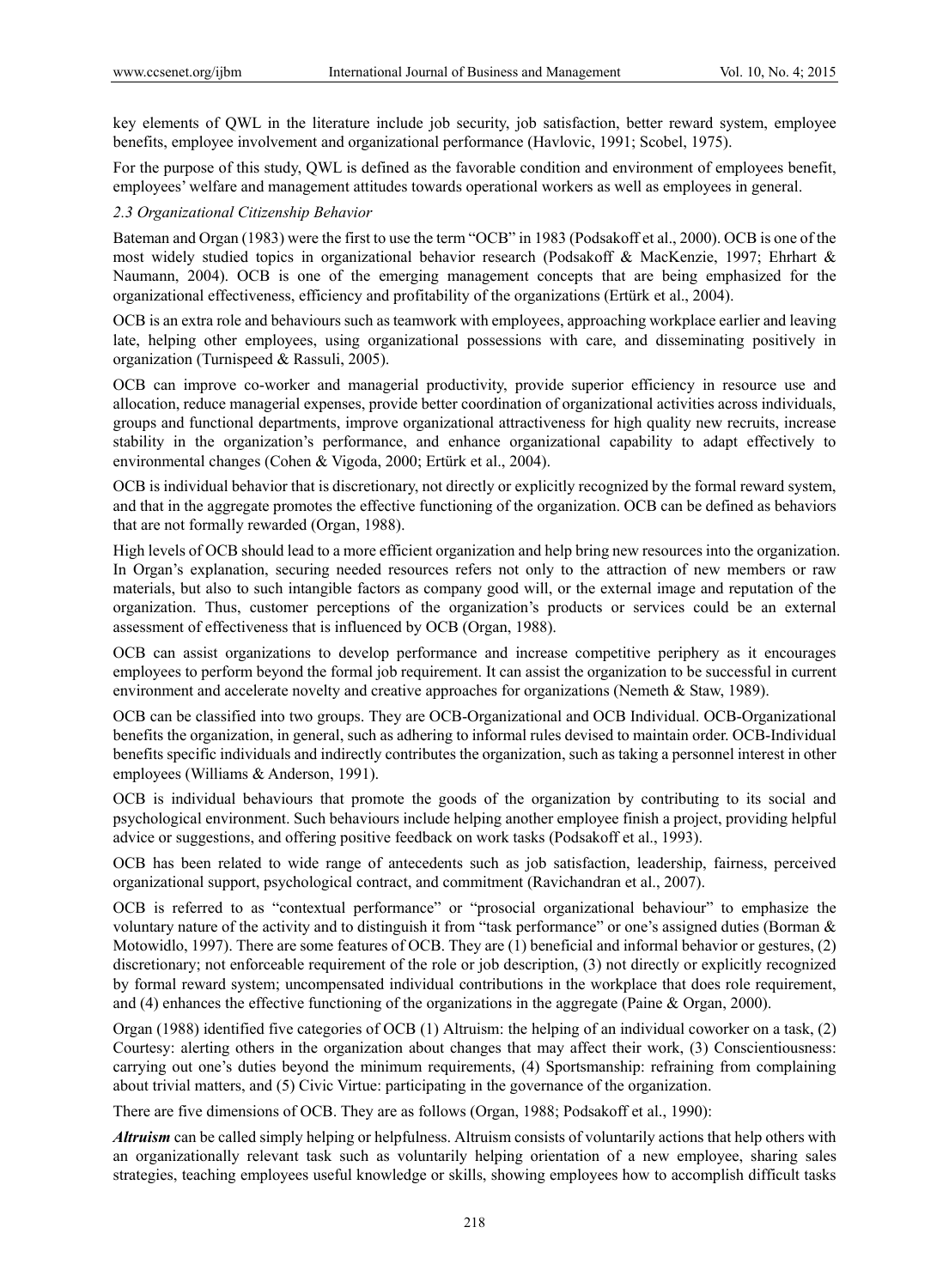(Borman et al., 2001). Altruism (e.g., helping new colleagues and freely giving time to others) is naturally concentrating toward other individuals but adding to group efficiency by increasing the performance of individuals.

*Conscientiousness* is a discretionary behavior that goes well beyond the minimum role requirement level of the organization, such as obeying rules and regulations, not taking extra breaks, working extra-long days (MacKenzie et al., 1993). More conscientiousness for an employee means more responsibility and less supervision (Podsakoff & MacKenzie, 1997). Altruism and conscientiousness are the two major or overarching dimensions of OCB (Borman et al., 2001). Conscientiousness (e.g., efficient use of time and going beyond minimum expectations) increases the efficiency of individual and the group.

*Sportsmanship* is the demonstration of willingness to tolerate minor and temporary personnel inconveniences and impositions of work without grievances, complaints, appeals, accusations, or protest, thus conserving organizational energies for task accomplishment and lightening the loads of managers (Organ & Ryan, 1995). Sportsmanship (e.g., avoiding complaining and whining) improves the quantity of time spent on productive activities in the organization.

*Courtesy, or gestures, is* demonstrated in the interest of preventing creations of problems for co-workers. A courteous employee avoiding creating problems for co-workers reduces intergroup conflict so managers do not fall into a pattern of crisis management (Podsakoff & MacKenzie, 1997). Courtesy (e.g., advance notices, reminders, and communicating appropriate information) facilitates avoidance of problems and boosts productive use of time.

*Civic Virtue* is a behavior on the part of an individual that indicates that an employee responsibly participates in, is involved in, or concerned about the life of the company (Podsakoff et al., 1990). This dimension represents a macro level interest in, or commitment to the organization. This behavior shows willingness to participate actively in managerial events, to monitor organization's environment for threats and opportunities, to look out for organization's best interest. These behaviors reflect an employee's recognition of being a part of the organization (Podsakoff et al., 2000). Civic Virtue (e.g., serving to communities and voluntarily attending functions) endorses the interests of the organization.

Each dimension of OCB offers a different rationale for this relationship. Altruism or helping coworkers makes the work system more productive because one worker can utilize his or her free time to assist another on a more urgent task. Acts of civic virtue may include offering suggestions for cost improvement or other resource saving ideas, which may directly influence efficiency. To a lesser extent, conscientious employees, as well as those who avoid personal gain or other negative behaviors, demonstrate compliance with company policies and maintain predictable, consistent work schedules, increasing the reliability of the service. As reliability increases, the costs of rework are reduced, making the unit more efficient (Berry & Parasuraman, 1991).

## **3. Research Model**

The proposed comprehensive conceptual model is presented in Figure 1. The diagram below shows that there is one independent variable of JE. There are two dependent variables of QWL and OCB. It shows the rational links among the variables. The research model is as shown in Figure 1 below.



Figure 1. Proposed comprehensive conceptual model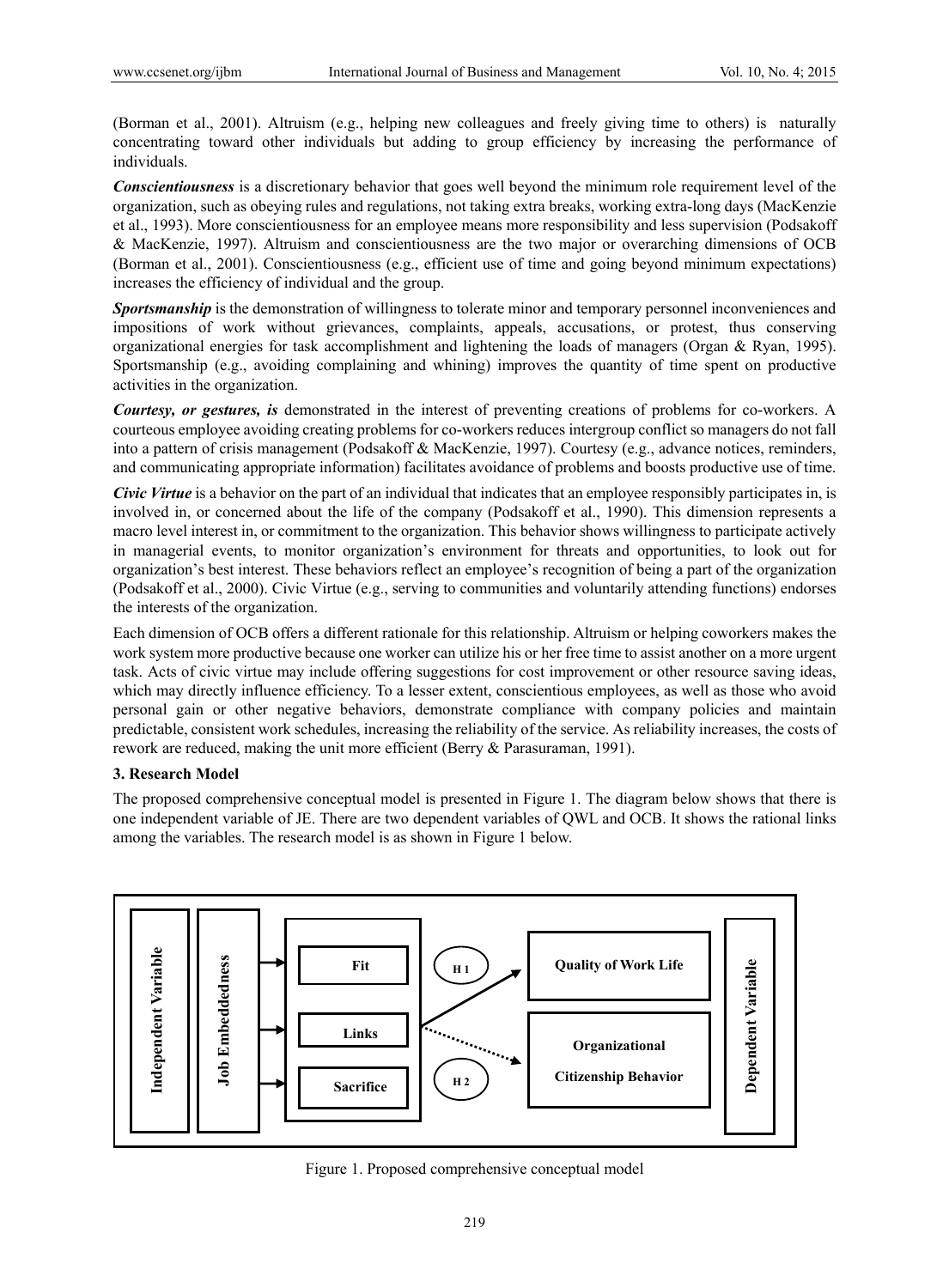The research framework suggests that JE has an impact on QWL and OCB. JE as measured consists of fit, links, and sacrifice (Mitchell et al., 2001).

QWL is measured in terms of the moral conditions of the work environment, job characteristics, wages and rewards, team work, head's method in supervision, and participation in decision-making (Seashore et al., 1983; Cammann et al., 1983; National Institute for Occupational safety and Health, 2002).

OCB is measured in terms of altruism, courtesy, sportsmanship, conscientiousness, and civic virtue (Podsakoff, 1990; Konovsky & Pugh, 1994; Konovsky & Organ, 1996).

#### **4. Research Questions and Hypotheses**

The researcher found the research problem through two sources. The first source is to be found in previous studies, and it turns out that there is a lack in the number of literature reviews that dealt with the analysis of the relationship between JE, QWL and OCB for employees at Menoufia University Hospitals in Egypt. This called for the researcher to test this relationship in the Egyptian environment. The second source is the pilot study, which was conducted in an interview with (30) employees at Menoufia University Hospitals in Egypt in order to identify the relationship between JE, QWL and OCB at Menoufia University Hospitals in Egypt. The researcher found through the pilot study several indicators; notably the important and vital role that could be played by JE in developing and improving QWL and OCB Menoufia University Hospitals in Egypt.

The research process includes both questions and hypotheses. The research questions of this study are as follows:

Q1: What is the nature and the extent of the relationship between JE (Fit, Links, Sacrifice) and QWL at Menoufia University Hospitals.

Q2: What is the statistically significant relationship between JE (Fit, Links, Sacrifice) and OCB at Menoufia University Hospitals.

The following hypotheses were developed to the test if there is a significant correlation between JE, QWL and OCB.

H1: JE (Fit, Links, Sacrifice) of employees has no statistically significant effect on QWL at Menoufia University Hospitals.

H2: JE (Fit, Links, Sacrifice) of employees has no statistically significant relationship with OCB at Menoufia University Hospitals.

#### **5. Research Methods**

#### *5.1 Population and Sample*

The study subjects are employees at Menoufia University Hospitals in Egypt, including physicians, nurses and administrative staff. The total population is 2839 employees. Determination of sample size was calculated using the formula (Daniel, 1999) as follows:

$$
n = \frac{N \times (Z)^2 \times P (I-P)}{d^2 (N-I) + (Z)^2 \times P (I-P)}
$$

The number of samples obtained by 382 employees at Menoufia University Hospitals is presented in Table 1.

| Table 1. Distribution of the sample size |  |
|------------------------------------------|--|
|                                          |  |

| <b>Job Category</b>  | Number | Percentage | Size of Sample                |
|----------------------|--------|------------|-------------------------------|
| Physicians           | 486    | 17.1%      | $338X$ 17.1% = 134            |
| <b>Nurses</b>        | 1675   | 59.0%      | $338 \text{ X } 59.0\% = 189$ |
| Administrative Staff | 678    | 23.9%      | $338 \text{ X}$ 23.9% = 34    |
| Total                | 2839   | 100%       | $338 \text{ X} 100\% = 338$   |

Source: Personnel Department at Menoufia University, 2014.

#### *5.2 Method of Data Collection*

The goal of this study was to examine the relationships between JE, QWL and OCB at Menoufia University Hospitals. A survey research method was used to collect data in this study.

The questionnaire included four questions, relating to JE, QWL, OCB and biographical information of employees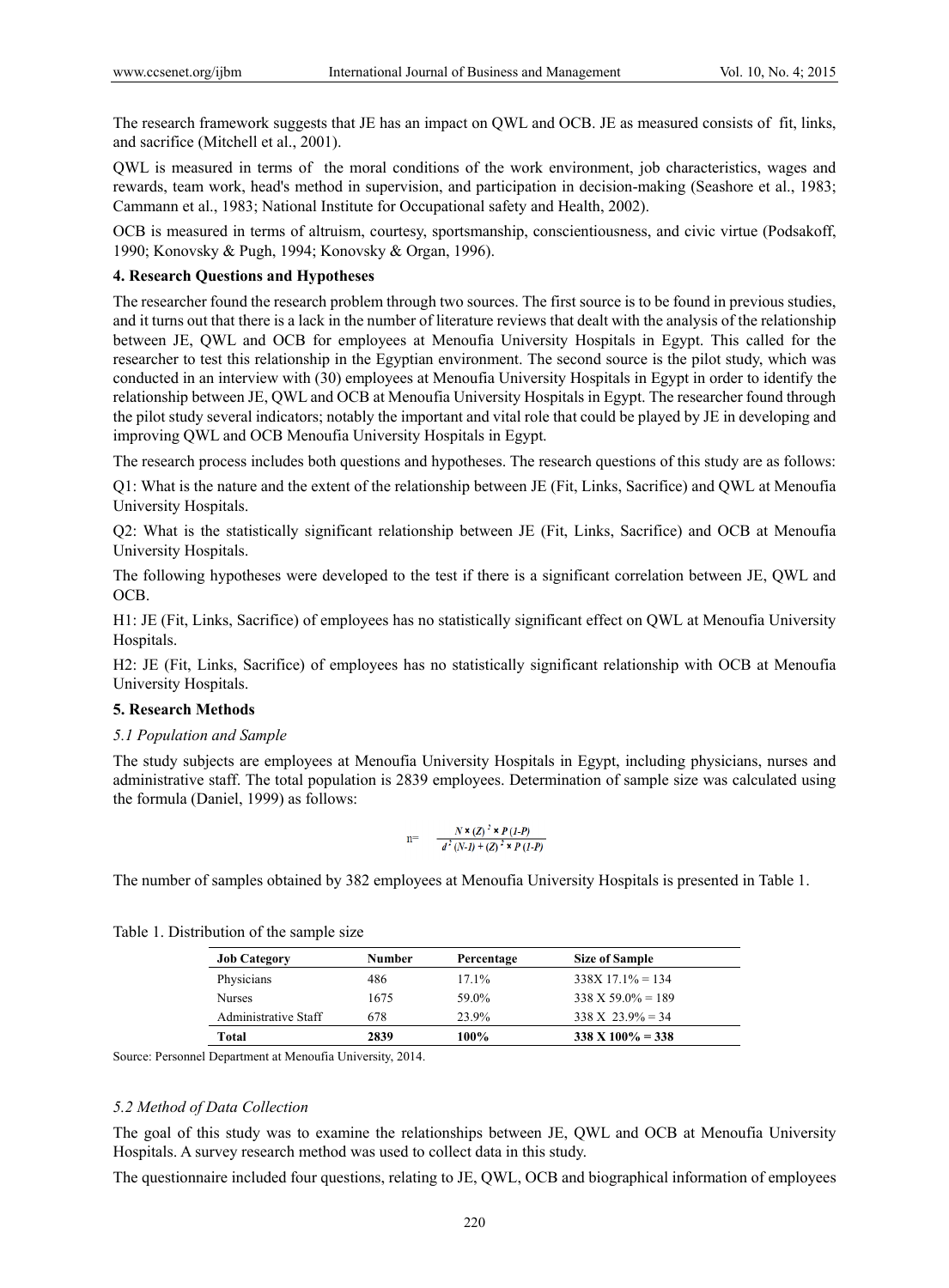at Menoufia University Hospitals. A total of 338 questionnaires were sent out in March, 2014 and collected in May 2014.

Three hundred and twenty five effective questionnaires were collected (96% collection rate). Ten ineffective ones (with unanswered questions, duplicated entries and inappropriate marks) were excluded, and the number of effective ones was 315 (93% valid collection rate). The sample distribution is listed in Table 2.

| Variables                                                       |                             | Number | Percentage |
|-----------------------------------------------------------------|-----------------------------|--------|------------|
|                                                                 | Physicians                  | 130    | 41.3%      |
|                                                                 | <b>Nurses</b>               | 150    | 47.6%      |
|                                                                 | <b>Administrative Staff</b> | 35     | 11.1%      |
|                                                                 | Total                       | 315    | 100%       |
|                                                                 | Male                        | 120    | 38.1%      |
| $2 - Sex$                                                       | Female                      | 195    | 61.9%      |
| 3- Marital Status<br>4- Age                                     | Total                       | 315    | 100%       |
|                                                                 | Single                      | 100    | 31.7%      |
|                                                                 | Married                     | 215    | 68.3%      |
|                                                                 | Total                       | 315    | 100%       |
|                                                                 | Under 30                    | 125    | 39.7%      |
|                                                                 | From 30 to 45               | 120    | 38.1%      |
|                                                                 | Above 45                    | 70     | 22.2%      |
| 1- Job Title<br>5- Educational Level<br>6- Period of Experience | Total                       | 315    | 100%       |
|                                                                 | Secondary School            | 100    | 31.7%      |
|                                                                 | University                  | 150    | 47.6%      |
|                                                                 | Post Graduate               | 65     | 20.6%      |
|                                                                 | Total                       | 315    | 100%       |
|                                                                 | Less than 5 years           | 100    | 31.7%      |
|                                                                 | From 5 to 10                | 80     | 25.4%      |
|                                                                 | More than 10                | 135    | 42.9%      |
|                                                                 | Total                       | 315    | 100%       |

Table 2. Characteristics of items of the sample

# *5.3 Research Variables and Methods of Measuring*

The 18-item scale JE section is based on Mitchell et al., (2001). There were six items measuring fit, six items measuring links, and six items measuring sacrifice.

The 36-item scale QWL section is based on Seashore et al., (1983); Cammann et al., 1983; National Institute for Occupational Safety and Health, 2002. There were six items measuring the moral conditions of the work environment, six items measuring job characteristics, six items measuring wages and rewards, six items measuring team work, six items measuring the head's method in supervision, and six items measuring the participation in decision-making.

The 15-item scale OCB section is based on Podsakoff, (1990), Konovsky & Pugh (1994), and Konovsky & Organ (1996). There were three items measuring altruism, three items measuring courtesy, three items measuring sportsmanship, three items measuring conscientiousness, and three items measuring civic virtue.

Responses to all items scales were anchored on a five (5) point Likert scale for each statement which ranges from (5) "full agreement," (4) for "agree," (3) for "neutral," (2) for "disagree," and (1) for "full disagreement."

*5.4 Methods of Data Analysis and Testing Hypotheses* 

The researcher has employed the following methods: (1) The Alpha Correlation Coefficient (ACC), (2) Multiple Regression Analysis (MRA), and (3) the statistical testing of hypotheses which includes F- test and T-test. They are found in SPSS.

## **6. Hypotheses Testing**

Before testing the hypotheses and research questions, descriptive statistics were performed to find out means and standard deviations of JE, QWL and OCB.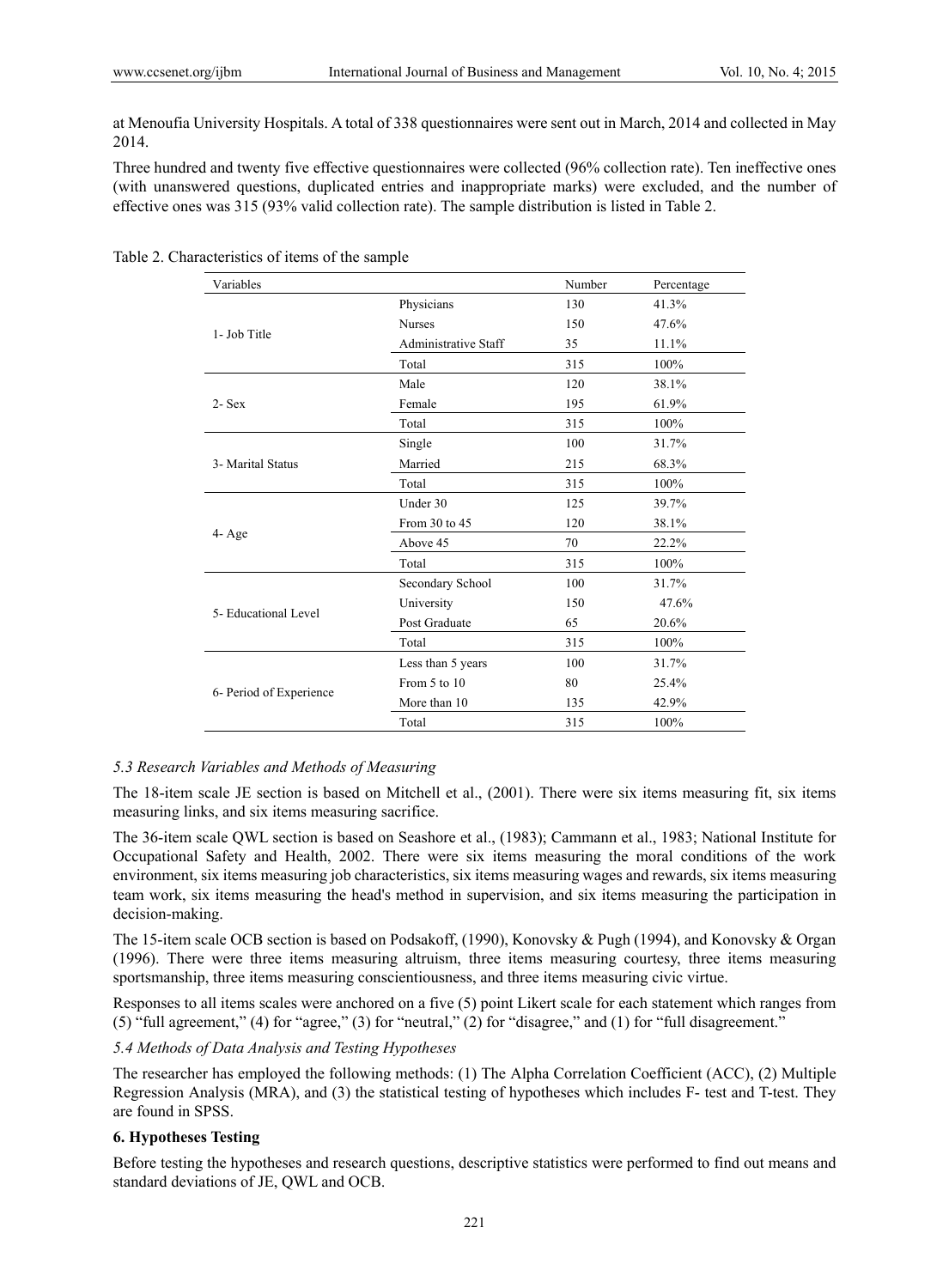Table 3 lists the mean and standard deviation among variables. The mean of each variable is more than three, and this result indicates that the study subjects in general have a higher level of JE, OC and JP. The different facets of JE (fit, links, and sacrifice) are examined. Most respondents identified the presence of sacrifice (M=3.36, SD=0.939). This was followed by fit (M=3.21, SD=1.12), and links (M=3.14, SD=0.955).

| <b>Variables</b> | <b>The Dimension</b>                         |                                                                                                                                                                      | <b>Standard</b>  |
|------------------|----------------------------------------------|----------------------------------------------------------------------------------------------------------------------------------------------------------------------|------------------|
|                  |                                              |                                                                                                                                                                      | <b>Deviation</b> |
|                  | Fit                                          | 3.2185                                                                                                                                                               | 1.12401          |
| JE               | Links                                        | Mean<br>3.1476<br>3.3651<br>3.2437<br>3.6921<br>3.6709<br>3.7672<br>3.7926<br>3.7471<br>3.7804<br>3.7417<br>3.6561<br>3.7069<br>3.6370<br>3.6222<br>3.6201<br>3.6485 | 0.95520          |
|                  | Sacrifice                                    |                                                                                                                                                                      | 0.93908          |
|                  | <b>Total Measurement</b>                     |                                                                                                                                                                      | 0.97532          |
|                  | The Moral Conditions of the Work Environment |                                                                                                                                                                      | 1.32950          |
|                  | Job Characteristics                          |                                                                                                                                                                      | 1.27388          |
|                  | Wages and Rewards                            |                                                                                                                                                                      | 1.23142          |
| OWL              | Tam Work                                     |                                                                                                                                                                      | 1.24708          |
|                  | Head's Method in Supervision                 |                                                                                                                                                                      | 1.25889          |
|                  | Participation in Decision-Making             |                                                                                                                                                                      | 1.18854          |
|                  | <b>Total Measurement</b>                     |                                                                                                                                                                      | 1.22978          |
|                  | Altruism                                     |                                                                                                                                                                      | 1.22079          |
|                  | Courtesy                                     |                                                                                                                                                                      | 1.22654          |
|                  | Sportsmanship                                |                                                                                                                                                                      | 1.31429          |
| OCB              | Conscientiousness                            |                                                                                                                                                                      | 1.22205          |
|                  | Civic virtue                                 |                                                                                                                                                                      | 1.38103          |
|                  | <b>Total Measurement</b>                     |                                                                                                                                                                      | 1.21277          |

Table 3. Shows the mean and standard deviations of JE, QWL and OCB

The different facets of QWL are examined. Most respondents identified the presence of the moral conditions of the work environment (M=3.69, SD=1.32). This was followed by job characteristics (M=3.67, SD=1.27), wages and rewards (M=3.76, SD=1.23), team work (M=3.79, SD=1.24), head's method in supervision (M=3.74, SD=1.25), and participation in decision-making (M=3.78, SD=1.18).

The different facets of OCB are examined. Most respondents identified the presence of altruism (M=3.65, SD=1.22). This was followed by courtesy  $(M=3.70, SD=1.22)$ , sportsmanship  $(M=3.63, SD=1.31)$ , conscientiousness (M=3.62, SD=1.22), and civic virtue (M=3.62, SD=1.38).

#### *6.1 Evaluating Reliability*

Table 4 shows the results of the reliability test for each variable of JE, QWL and OCB. ACC was decided to exclude variables that had a correlation coefficient of less than 0.30 when the acceptable limits of ACC range from 0.60 to 0.80, in accordance with levels of reliability analysis in social sciences (Nunnally & Bernstein, 1994).

| <b>Variables</b> | <b>The Dimension</b>                         | <b>Number</b>    | of<br>ACC |
|------------------|----------------------------------------------|------------------|-----------|
|                  |                                              | <b>Statement</b> |           |
|                  | Fit                                          | 6                | 0.8744    |
| JE               | Links                                        | 6                | 0.7607    |
|                  | Sacrifice                                    | 6                | 0.7728    |
|                  | <b>Total Measurement</b>                     | 18               | 0.9363    |
|                  | The Moral Conditions of the Work Environment | 6                | 0.9682    |
|                  | Job Characteristics                          | 6                | 0.9640    |
|                  | Wages and Rewards                            | 6                | 0.9703    |
| OWL              | Tam Work                                     | 6                | 0.9714    |
|                  | Head's Method in Supervision                 | 6                | 0.9454    |
|                  | Participation in Decision-Making             | 6                | 0.9382    |
|                  | <b>Total Measurement</b>                     | 36               | 0.9929    |
|                  | Altruism                                     | 3                | 0.9722    |
|                  | Courtesy                                     |                  | 0.9218    |
|                  | Sportsmanship                                |                  | 0.9535    |
| OCB              | Conscientiousness                            | Ć                | 0.9137    |
|                  | Civic virtue                                 | 3                | 0.9590    |
|                  | <b>Total Measurement</b>                     | 15               | 0.9839    |

| Table 4. Reliability of JE, QWL and OCB |  |  |
|-----------------------------------------|--|--|
|                                         |  |  |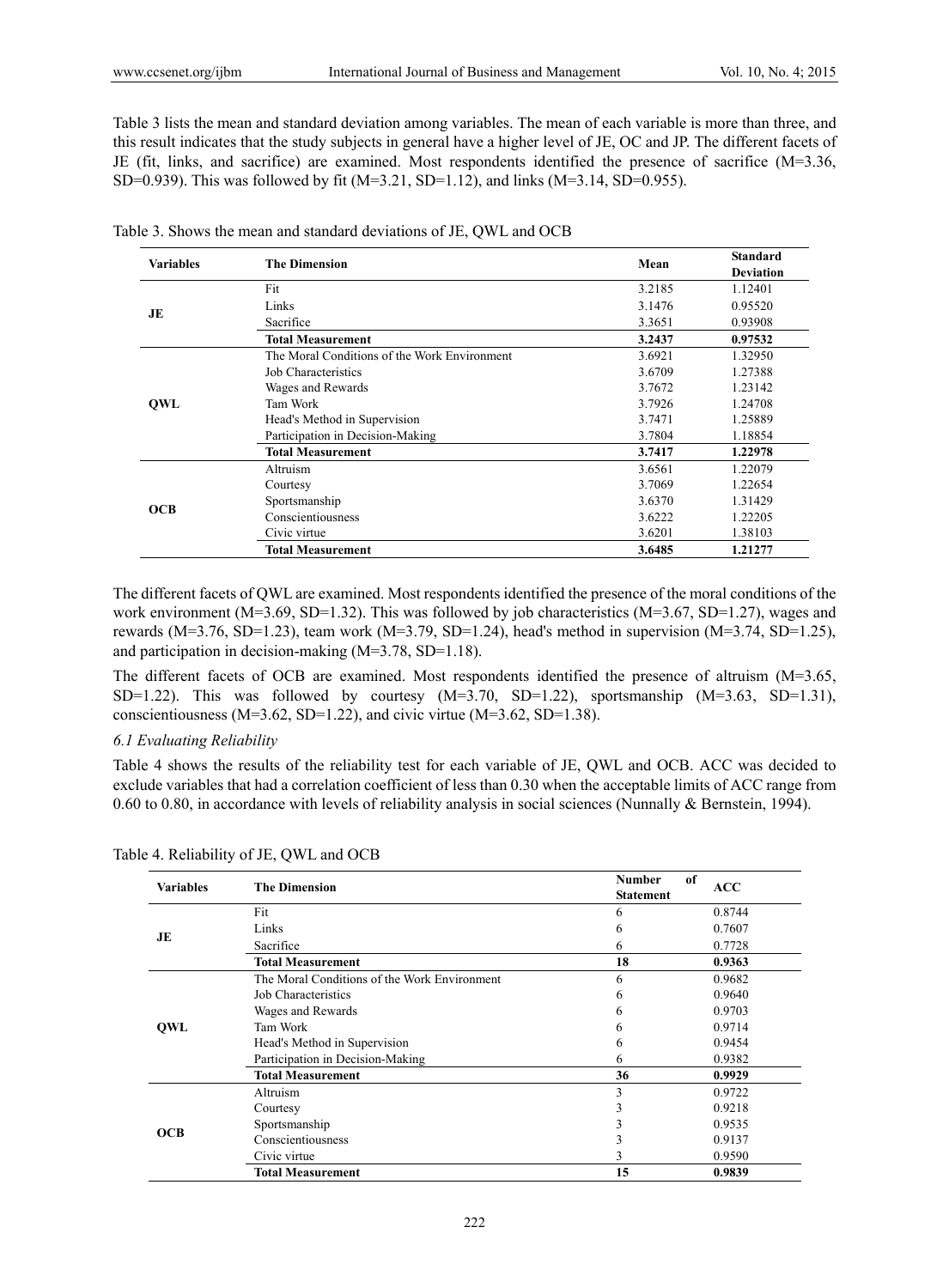To assess the reliability of the data, Cronbach's alpha test was conducted. Table 4 shows the reliability results for JE, OC and JP. All items had alphas above 0.60 and were therefore excellent, according to Langdridge's (2004) criteria.

The 18 items of JE are reliable due to the fact that the ACC is 0.9363. The fit, which consists of six items, is reliable since the ACC is 0.8744 while the six items related to links is reliable as the ACC is 0.7607. Furthermore, the sacrifice, which consists of six items, is reliable due to the fact that the ACC is 0.7728.

The 36 items of QWL are reliable because the ACC is 0.9929. The six items of the moral conditions of the work environment scales are reliable due to the fact that the ACC is 0.9682. The job characteristics, which consists of six items, is reliable since the ACC is 0.9640. The six items related to wages and rewards are reliable as ACC is 0.9703. Furthermore, the six items of team work scales are reliable due to the fact that the ACC is 0.9714. The head's method in supervision, which consists of six items, is reliable since the ACC is 0.9454. The six items related to participation in decision-making are reliable as ACC is 0.9382.

The 15 items of OCB are reliable due to the fact that the ACC is 0.9839. The altruism, which consists of three items, is reliable since the ACC is 0.9722 while the three items related to courtesy is reliable as the ACC is 0.9218.

Also, the sportsmanship, which consists of three items, is reliable due to the fact that the ACC is 0.9535. The conscientiousness, which consists of three items, is reliable since the ACC is 0.9137 while the three items related to civic virtue is reliable as the ACC is 0.9590.

*6.2 The Correlation among the Research Variables* 

| Table 5. Means, standard deviations and intercorrelations among variables |  |
|---------------------------------------------------------------------------|--|
|---------------------------------------------------------------------------|--|

| Variables                           | Mean | Std.<br><b>Deviation</b> | JE        | OWL       | OCB  |
|-------------------------------------|------|--------------------------|-----------|-----------|------|
| Job Embeddedness                    | 3.24 | 0.975                    | .000      |           |      |
| Quality of Work Life                | 3.74 | .229                     | $0.364**$ | 000       |      |
| Organizational Citizenship Behavior | 3.64 | .212                     | $0.374**$ | $0.969**$ | .000 |

Table 5 presents correlation coefficients between the research variables, and the results indicate the presence of significant correlation between variables (JE, QWL and OCB).

JE is average (Mean=3.24; SD.0.975) leading to a higher level of QWL (Mean=3.74; SD.1.22) which led to high level of OCB (Mean=3.64; SD. 1.212).

Table 5 reveals the existence of a positive correlation between JE and OWL (R=0.364; P < 0.01), which means that the high level of JE leads to higher QWL.

The table shows the existence of a positive correlation between JE and OCB (R=  $0.374$ ; P <  $0.01$ ), which means that the high level of JE leads to higher OCB. According to Table 5, there is a positive correlation between QWL and OCB ( $R=0.969$ ;  $P < 0.01$ ), which means that the high level of QWL leads to higher OCB.

*6.3 The Relationship between JE (Fit) and QWL* 

Table 6. MRA results for JE (Fit) and QWL

| The Variables of JE (Fit)                                                                        | Beta       | R     | $R^2$ |
|--------------------------------------------------------------------------------------------------|------------|-------|-------|
| 1) I have a relationship of friendship and love with all the members of the<br>working group.    | 0.144      | 0.284 | 0.080 |
| My job in the hospital enables me to exploit my skills and talents well.<br>2)                   | 0.062      | 0.250 | 0.062 |
| My values and goals are consistent with the values of the organization.<br>3)                    | $0.295***$ | 0.151 | 0.022 |
| I can achieve my professional goals through work in this organization.<br>4)                     | $0.276***$ | 0.258 | 0.066 |
| I feel satisfied about my progress, during my professional career in this<br>5)<br>organization. | 0.161      | 0.337 | 0.113 |
| If I stay in this organization, I will achieve more of my goals.<br>6)                           | 0.091      | 0.342 | 0.116 |
| Multiple Correlation Coefficients (MCC)                                                          | 0.410      |       |       |
| Determination of Coefficient (DF)<br>٠                                                           | 0.168      |       |       |
| The Value of Calculated F<br>٠                                                                   | 10.373     |       |       |
| Degree of Freedom<br>٠                                                                           | 6.308      |       |       |
| The Value of Indexed F<br>٠                                                                      | 2.80       |       |       |
| Level of Significance<br>٠                                                                       | 0.01       |       |       |

*Note*. \* **P** < .05; \*\* **P** < .01.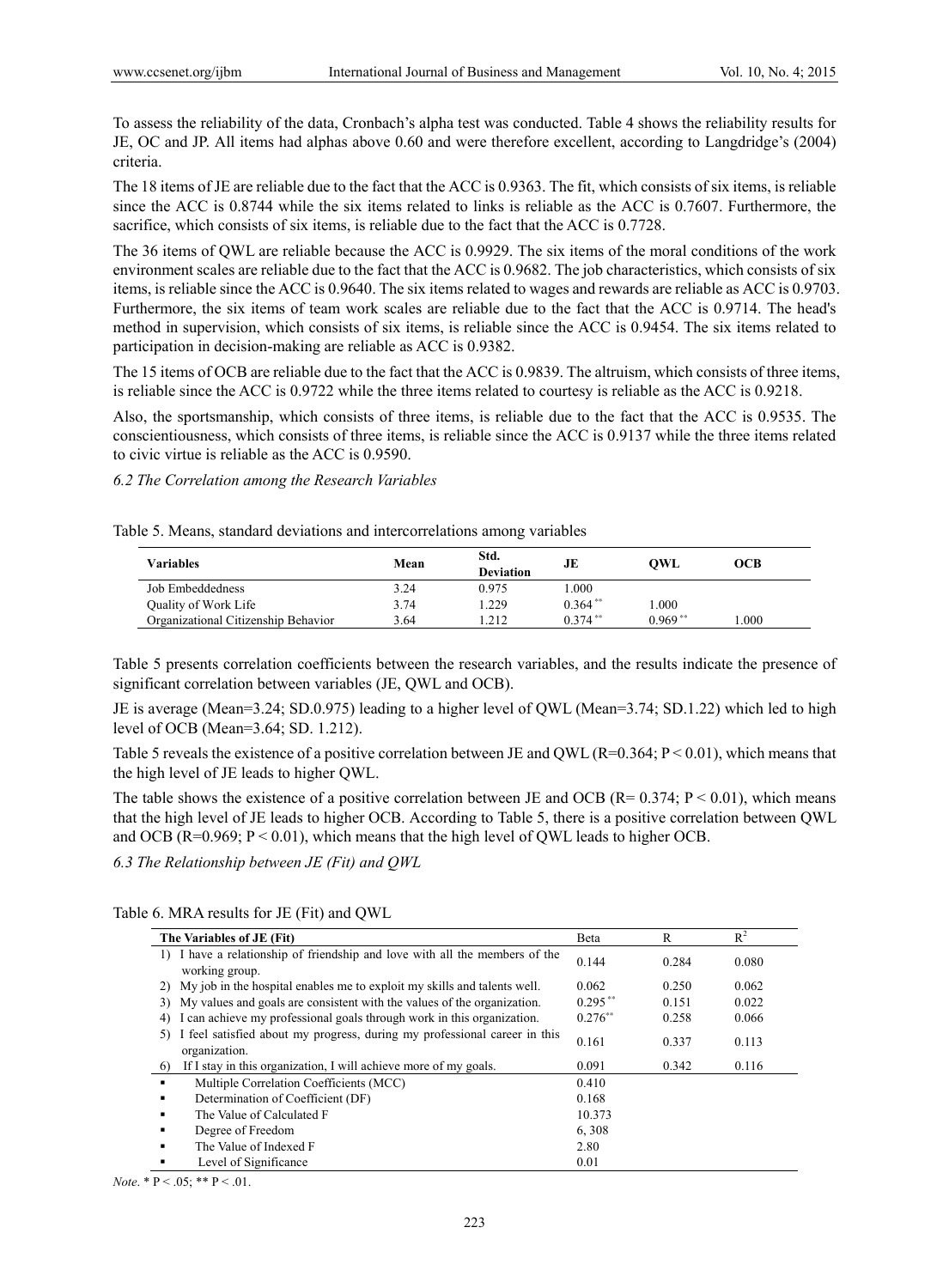According to Table 6, the regression-coefficient between JE (Fit) and QWL is  $R = 0.410$  and  $R^2 = 0.168$ . This means that the QWL can be explained by the dimensions of JE (Fit), for example, "My values and goals are consistent with the values of the organization." ( $\beta$ = 0.295, R= 0.151, and R<sup>2</sup>= 0.022), and "I can achieve my professional goals through work in this organization" ( $\beta$ = 0.276, R= 0.258, and R<sup>2</sup>= 0.066).

Because of the calculated F (10.373) more than indexed F (2.80) at the statistical significance level of 0.01, the null hypothesis is rejected.

*6.4 The Relationship between JE (Links) and QWL* 

Table 7. The relationship between JE (Links) and QWL

|        | The Variables of JE (Links)                                                   | Beta      | R     | R <sub>2</sub> |
|--------|-------------------------------------------------------------------------------|-----------|-------|----------------|
| $_{1}$ | I interact constantly with my colleagues at work.                             | 0.021     | 0.107 | 0.011          |
| 2)     | A lot of co-workers depend on me to help achieve their work.                  | 0.112     | 0.285 | 0.081          |
| 3)     | The current system allows the possibility of forming interacting work teams   | 0.066     | 0.146 | 0.021          |
| 4)     | Regular informal meetings are held to strengthen relationships among workers. | 0.053     | 0.258 | 0.066          |
| 5)     | I feel that my current job satisfies my need for appreciation.                | 0.031     | 0.337 | 0.113          |
| 6)     | The organization allows all members to participate in work committees.        | $0.226**$ | 0.342 | 0.116          |
| п      | Multiple Correlation Coefficients (MCC)                                       | 0.391     |       |                |
| п      | Determination of Coefficient (DF)                                             | 0.145     |       |                |
| ٠      | The Value of Calculated F                                                     | 8,709     |       |                |
| п      | Degree of Freedom                                                             | 6,308     |       |                |
| п      | The Value of Indexed F                                                        | 2.80      |       |                |
| п      | Level of Significance                                                         | 0.01      |       |                |

*Note*. \*\*  $P < .01$ .

According to Table 7, the regression-coefficient between JE (Links) and QWL is  $R = 0.391$  and  $R^2 = 0.145$ . This means that the QWL can be explained by the dimensions of JE (Links), for example, "The organization allows all members to participate in work committees"  $(\beta = 0.226, R = 0.342, \text{ and } R^2 = 0.116)$ , and "I feel that my current job satisfies my need for appreciation" ( $\beta$ = 0.031, R= 0.337, and R<sup>2</sup>= 0.113).

Thus, the null hypothesis is rejected because JE (Links) and OC have a statistical relationship at the significance level of 0.01.

*6.5 The Relationship between JE (Sacrifice) and QWL* 

| The Variables of JE (Sacrifice)                                                 | Beta         | R     | $R^2$ |
|---------------------------------------------------------------------------------|--------------|-------|-------|
| I have a lot of freedom to choose how to set out my goals.<br>$\overline{1}$    | $0.166^{**}$ | 0.097 | 0.009 |
| I feel that colleagues at work show me a lot of respect and appreciation.<br>2) | 0.118        | 0.282 | 0.079 |
| Promotion opportunities in this job are excellent.<br>3)                        | 0.076        | 0.160 | 0.025 |
| I get a good profit meeting level of my performance sufficiently.<br>4)         | 0.104        | 0.256 | 0.065 |
| The organization provides a distinct package of health care for workers.<br>5)  | $0.447**$    | 0.325 | 0.105 |
| The organization provides a distinct package of rewards at retirement.<br>6     | 0.158        | 0.271 | 0.073 |
| Multiple Correlation Coefficients (MCC)                                         | 0.370        |       |       |
| Determination of Coefficient (DF)                                               | 0.137        |       |       |
| The Value of Calculated F                                                       | 8,154        |       |       |
| Degree of Freedom                                                               | 6,308        |       |       |
| The Value of Indexed F                                                          | 2.80         |       |       |
| Level of Significance                                                           | 0.01         |       |       |

*Note*.  $* \, P < .05; ** P < .01$ .

According to Table 8, the regression-coefficient between JE (Sacrifice) and QWL is  $R = 0.370$  and  $R^2 = 0.137$ . This means that the QWL can be explained by the dimensions of JE (Sacrifice), for example, "I have a lot of freedom to choose how to set out my goals" ( $\beta$ = 0.166, R= 0.097, and R<sup>2</sup>= 0.009), and "The organization provides a distinct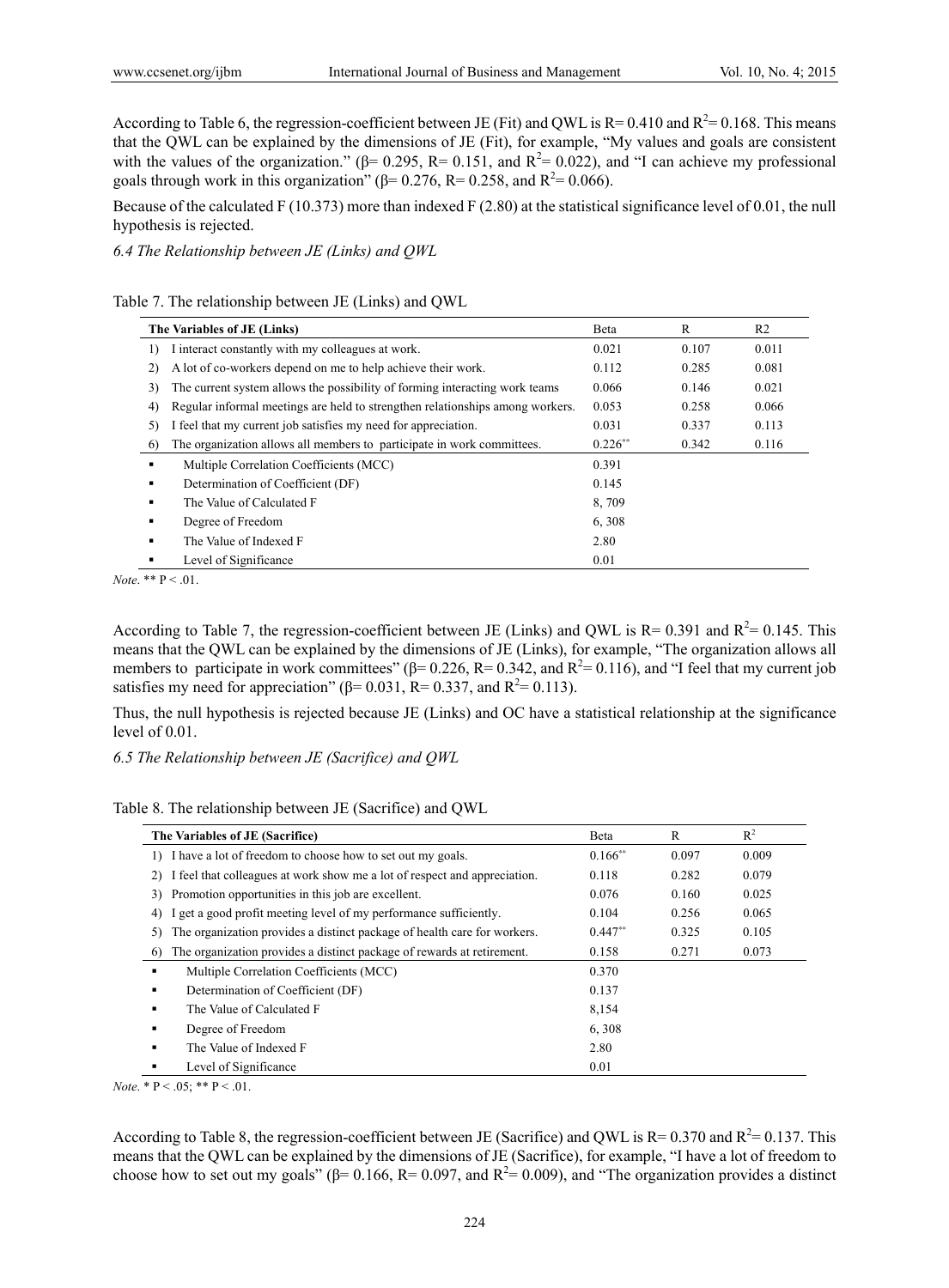package of health care for workers" ( $\beta$ = 0.447, R= 0.325, and R<sup>2</sup>= 0.105). Therefore, there is enough empirical evidence to reject the null hypothesis.

*6.6 The Relationship between JE (Fit) and OCB* 

Table 9. MRA results for JE (Fit) and OCB

| The Variables of JE (Fit)                                                                  | Beta      | R     | R2    |
|--------------------------------------------------------------------------------------------|-----------|-------|-------|
| 1) I have a relationship of friendship and love with all the members of the working group. | 0.203     | 0.310 | 0.096 |
| 2) My job enables me to exploit my skills and talents well.                                | 0.043     | 0.272 | 0.073 |
| 3) My values and goals are consistent with the values of the organization.                 | $0.307**$ | 0.152 | 0.023 |
| 4) I can achieve my professional goals through work in this organization.                  | $0.261**$ | 0.257 | 0.066 |
| 5) I feel satisfied about my progress, during my professional career in this organization. | 0.168     | 0.339 | 0.114 |
| 6) If I stay in this organization. I will achieve more of my goals.                        | 0.079     | 0.345 | 0.119 |
| Multiple Correlation Coefficients (MCC)                                                    | 0.424     |       |       |
| Determination of Coefficient (DF)<br>٠                                                     | 0.179     |       |       |
| The Value of Calculated F                                                                  | 11,221    |       |       |
| Degree of Freedom<br>٠                                                                     | 6,308     |       |       |
| The Value of Indexed F<br>٠                                                                | 2.80      |       |       |
| Level of Significance                                                                      | 0.01      |       |       |

*Note.* \*\* P < .01.

According to Table 9, the regression-coefficient between JE (Fit) and OCB is  $R = 0.424$  and  $R^2 = 0.179$ . This means that the OCB can be explained by the dimensions of JE (Fit), for example, "My values and goals are consistent with the values of the organization" ( $\beta$ = 0.307, R= 0.152, and R<sup>2</sup>= 0.023), and "I can achieve my professional goals through work in this organization" ( $\beta$ = 0.261, R= 0.257, and R<sup>2</sup>= 0.066).

Because of the calculated F (11.221) more than indexed F (2.80) at the statistical significance level of 0.01, the null hypothesis is rejected.

*6.7 The Relationship between JE (Links) and OCB* 

#### Table 10. The relationship between JE (Links) and OCB

| The Variables of JE (Links) |                                                                               | Beta     | R     | R <sub>2</sub> |
|-----------------------------|-------------------------------------------------------------------------------|----------|-------|----------------|
| 1)                          | I interact constantly with my colleagues at work.                             | 0.005    | 0.091 | 0.009          |
| 2)                          | A lot of co-workers depend on me to help achieve their work.                  | 0.119    | 0.296 | 0.087          |
| 3)                          | The current system allows the possibility of forming interacting work teams   | 0.080    | 0.162 | 0.026          |
| 4)                          | Regular informal meetings are held to strengthen relationships among workers. | 0.043    | 0.257 | 0.066          |
| 5)                          | I feel that my current job satisfies my need for appreciation.                | 0.022    | 0.339 | 0.114          |
| 6)                          | The organization allows all members to participate in work committees.        | $0.342*$ | 0.345 | 0.119          |
| ٠                           | Multiple Correlation Coefficients (MCC)                                       | 0.389    |       |                |
| ٠                           | Determination of Coefficient (DF)                                             | 0.151    |       |                |
| ٠                           | The Value of Calculated F                                                     | 9,161    |       |                |
|                             | Degree of Freedom                                                             | 6,308    |       |                |
| ٠                           | The Value of Indexed F                                                        | 2.80     |       |                |
|                             | Level of Significance                                                         | 0.01     |       |                |

*Note.*  $* \, P < .05; ** P < .01$ .

According to Table 10, the regression-coefficient between JE (Links) and OCB is  $R = 0.389$  and  $R^2 = 0.151$ . This means that the OCB can be explained by the dimensions of JE, for example, "The organization allows all members to participate in work committees" ( $\beta$ = 0.342, R= 0.345, and R<sup>2</sup>= 0.119), and "I feel that my current job satisfies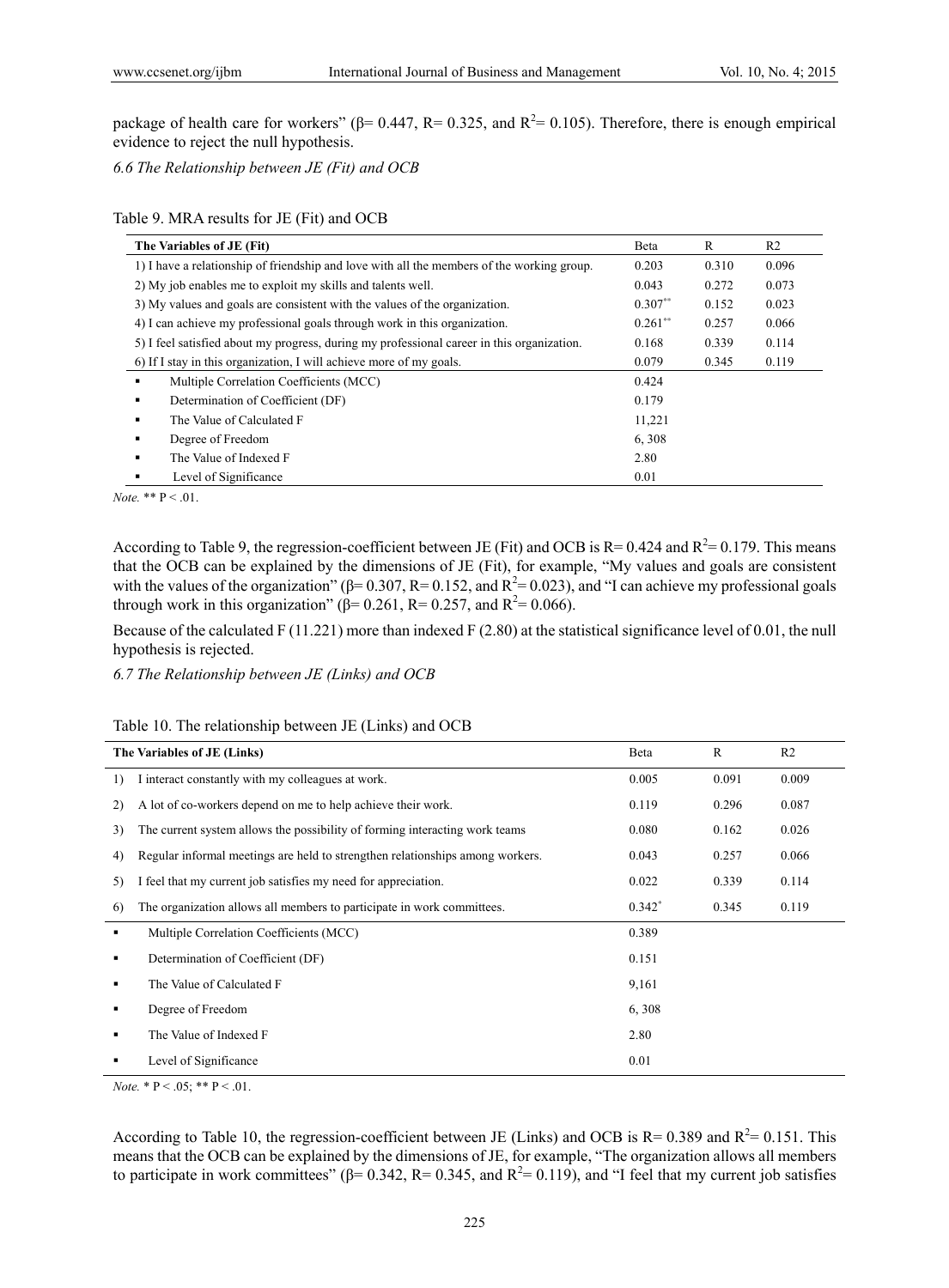my need for appreciation" ( $\beta$ = 0.022, R= 0.339, and R<sup>2</sup>= 0.114). Thus, the null hypothesis is rejected because JE (Links) and OCB have a statistical relationship at the significance level of 0.01.

*6.8 The Relationship between JE (Sacrifice) and OCB* 

| Table 11. The relationship between JE (Sacrifice) and OCB |
|-----------------------------------------------------------|
|-----------------------------------------------------------|

|    | The Variables of JE (Sacrifice)                                           | Beta      | R     | R <sub>2</sub> |
|----|---------------------------------------------------------------------------|-----------|-------|----------------|
| 1) | I have a lot of freedom to choose how to set out my goals.                | $0160**$  | 0.097 | 0.006          |
| 2) | I feel that colleagues at work show me a lot of respect and appreciation. | 0.097     | 0.291 | 0.084          |
| 3) | Promotion opportunities in this job are excellent.                        | 0.086     | 0.176 | 0.030          |
| 4) | I get a good profit meeting level of my performance sufficiently.         | 0.135     | 0.262 | 0.068          |
| 5) | The organization provides a distinct package of health care for workers.  | $0.506**$ | 0.347 | 0.120          |
| 6) | The organization provides a distinct package of rewards at retirement.    | 0.159     | 0.287 | 0.082          |
| ٠  | Multiple Correlation Coefficients (MCC)                                   | 0.388     |       |                |
| ٠  | Determination of Coefficient (DF)                                         | 0.150     |       |                |
| ٠  | The Value of Calculated F                                                 | 9,080     |       |                |
| ٠  | Degree of Freedom                                                         | 6,308     |       |                |
| ٠  | The Value of Indexed F                                                    | 2.80      |       |                |
| ٠  | Level of Significance                                                     | 0.01      |       |                |

*Note.*  $* P < .05$ ;  $* P < .01$ .

According to Table (11), the regression-coefficient between JE (Sacrifice) and OCB is  $R = 0.388$  and  $R^2 = 0.150$ . This means that the OCB can be explained by the dimensions of JE (Sacrifice), for example, "I have a lot of freedom to choose how to set out my goals" ( $\beta$ = 0.160, R= 0.079, and R<sup>2</sup>= 0.006), and "The organization provides a distinct package of health care for workers" ( $\beta$ = 0.506, R= 0.347, and R<sup>2</sup>= 0.120). Therefore, there is enough empirical evidence to reject the null hypothesis.

## **7. Research Finding**

Our findings support the view that the dimensions of JE (fit, links, and sacrifice) were positively related with QWL. The findings reveal that there is a positive relationship between JE and OCB.

The results support the view that the dimensions of JE were positively related with QWL and OCB. The results support the view that JE significantly influences QWL. The findings reveal that the JE was positively related with OCB.

Overall findings suggested that JE does affect QWL and OCB. Management should ensure that JE be applied in the organization through the encouragement of cooperative teamwork. Our findings support the view that more JE are more effective in achieving QWL and OCB. High JE will be more likely to achieve high QWL and OCB.

The results refer to a direct exponential impact relationship between JE, QWL and OCB. Employees with high JE enjoy higher production capacity compared to their counterparts with low-level JE as the availability of a high level of JE among employees leads to improving the quality of the relationship between employees and their bosses which leads to the improvement of the level of performance.

#### **8. Research Implications**

#### *8.1 Academic Implications*

Despite the theoretical appeal and importance of JE, we found no study that investigates the relationship between JE, QWL and OCB in Egypt. The paper provides some extensions to the nascent theory of JE by exploring its link with QWL and OCBEA and EP at Menoufia University Hospitals.

## *8.2 Practical Implications*

There are some practical implications for managers in different organizations. They are as follows: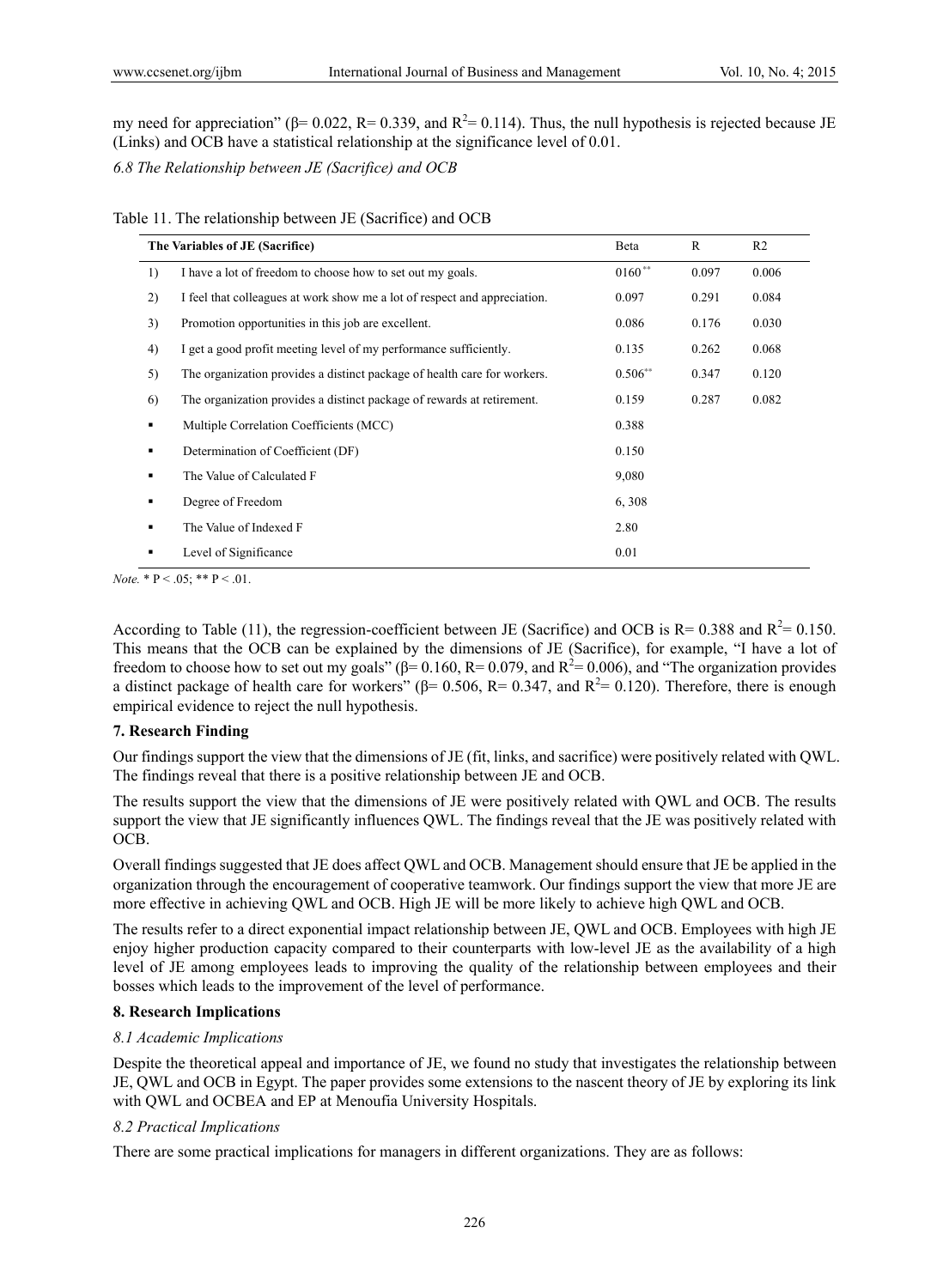1) It is important to have a work environment where employees would observe and experience a number of fair rules and procedures. Managements of the University should establish and maintain such a work environment. Otherwise, as discussed by Namazie and Frame (2007), frontline employees with better qualifications would leave the organization to work for in multinational firms.

2) JE is an employee retention strategy (Karatepe, 2011). University managers need to provide their employees with continuous training programs to enhance their skills so that such employees could deal with customers' requests effectively. Otherwise, employees who lack skills in listening and problem-solving would be unable to fulfill their role requirements. In addition, managements of the University should make sure that there are career opportunities for their employees. The lack of career opportunities in the organization would result in voluntary turnover.

3) It is important for University managers to make sure that their decision-making process is transparent. Employees who work in an environment, where they do not feel comfortable with managerial decision-making process regarding the selection and promotion of employees, need evidence that such decisions are made using fair formal procedures.

4) It is important to pay attention to JE as an effective strategy to improve relations between employees and their superiors on the one hand, and improve the level of JP within the organization, on the other hand. Also, promoting and supporting organizational culture encourages JE of employees. This can be achieved through the support and consolidation of mutual trust between the management of the organization, its leadership and its staff, as the high level of JE softens the negative effects of the work environment. This is achieved by increasing the capacity of the individual for compatibility with the organization and the development of relationships with others at all levels of the organization.

#### **9. Limitations of the Study**

The findings of this study need to be interpreted with the following limitations in mind. They are as follows:

1) This study used a time lag of two weeks for reducing problems emerging from common method bias. As a time-lagged study, it provides some evidence for temporal causality. However, using a longer period of time for testing the abovementioned relationships would be beneficial for establishing causality. In addition, it would be more useful for collecting data from multiple sources.

2) The present study used two variables. Testing such variables as QWL and OCB would be beneficial for our understanding concerning their associations with the dimensions of JE.

3) Employing cross-national research in future studies would enhance our understanding regarding the previously mentioned relationships. Finally, replication studies in other sectors would be useful for the generalizability of the findings.

## **10. Conclusion**

According to importance of enhancement of QWL in organizations such as hospitals, one of the most important factors that plays positive role is JE of human resource of that organization. Then, in this research, we try to test this assumption until help managers to invest on JE of their organization and improve QWL and subsequence job performance of their personnel.

Mirkamali and Narenji Thani (2011) identify the factors related to faculty QWL. It has positive and significant relation with JE. Therefore, we can improve QWL by changing and manipulating JE dimensions.

Organizations want and need employees who will do those things that aren't in any job description. Evidence indicates that those organizations that have such employees outperform those that don't. As a result, some human subject studies are concerned with organizational citizenship behavior as a dependent variable.

OCB have often been conceptualized as inherently a socially desirable class of behaviors. It has been the purpose of this paper to strip away any biases and attributions for social desirability and to examine the behaviors in their strictly observable form. In doing so, a variety of motives can be examined as potential reasons why employees might exhibit OCB. Achievement, affiliation, and power are not new ideas, but the application of these motives to the study of OCB does provide a new lens through which to view OCB. Much research is still needed to validate the ideas expressed in this paper.

As defined by Organ (1988), OCB reflects a "good soldier syndrome" which is so necessary for the prosperity and good functioning of every organization. It means doing a better job, making an effort above and beyond formal requirements, and filling the gap between procedures and regulations on the one hand, and dynamic reality on the other.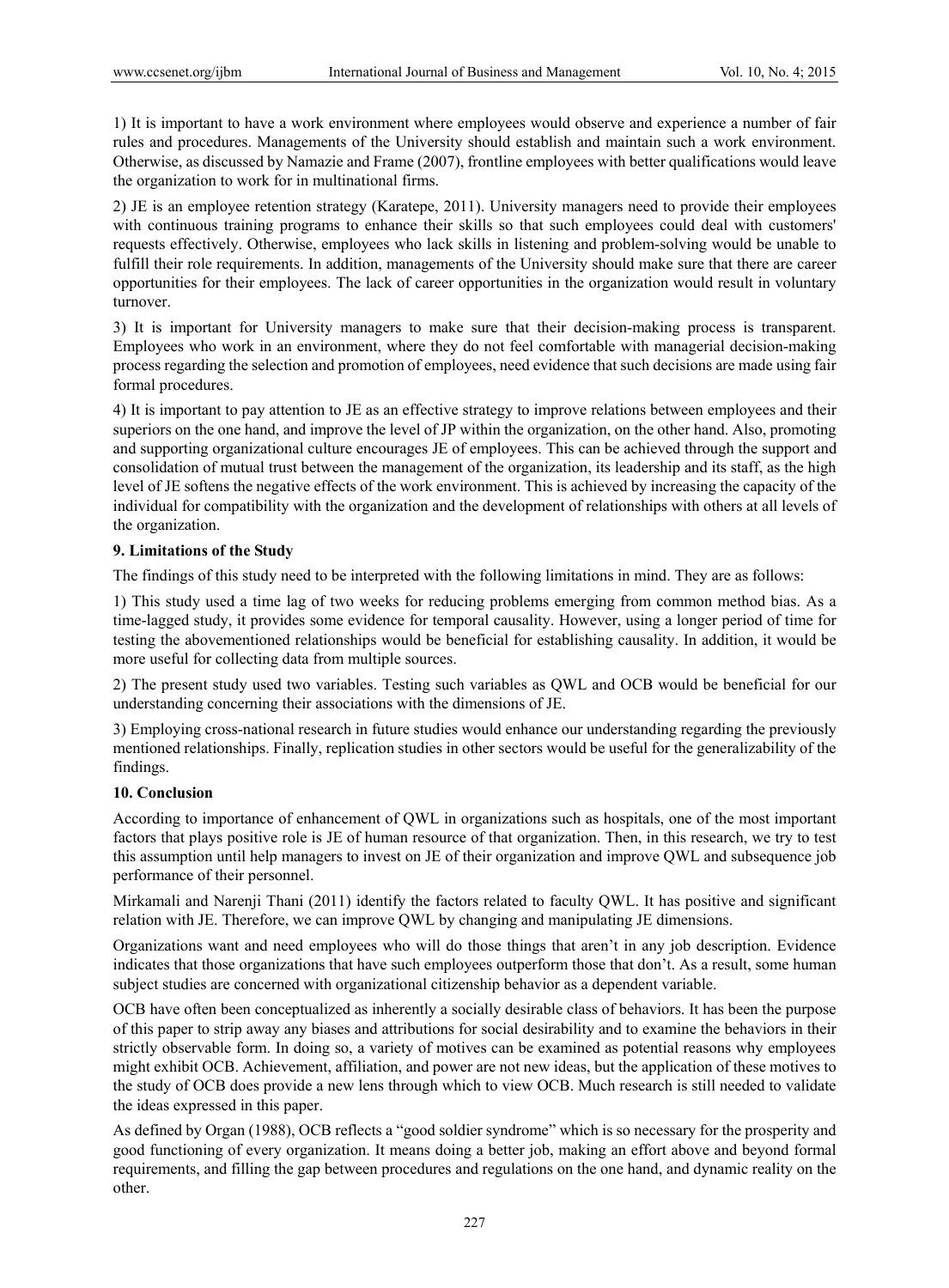OCB is usually perceived as exerting exceptionally good behaviors for the sake of the organization and informally supporting its members. To date, and as far as we could find, no study has investigated the meaning and implications of OCB behaviors in the third sector.

Obviously, such behaviors are important to private organizations since they affect their competitiveness and profitability. Organizations should committed to increasing OCB among their paid employees.

Thus, OCB represents a powerful element of free-will conduct, most relevant in third-sector organizations, which highlight values of voluntary personal actions, especially among paid employees. Consequently, it is interesting to examine how OCB is manifested in interpersonal relationships within work units of the non-profit sector.

OCB is discretionary behavior that is not part of an employee's formal job requirements, but that nevertheless promotes the effective functioning of the organization (Robbins, 1996). Successful organizations need employees who will do more than their usual job duties and provide performance that is beyond expectations. In short, in order to reach that goal, full employees' JS, understanding their motivation and creating suitable work environments are most important things in management reality.

## **References**

- Bateman, T., & Organ, D. (1983). Job Satisfaction and the Good Soldier: The Relationship Between Affect and Employee "Citizenship". *Academy of Management Journal, 26*, 587-595. http://dx.doi.org/10.2307/255908
- Beauregard, T. A. (2007). Family Influences on the career life cycle. *Career Choice in Management and Entrepreneurship: A Research Companion*, 101-126.
- Berry, L. L., & Parasuraman, A. (1991). *Marketing Service, Competing through Quality*. New York: The Free Press.
- Borman, C., Penner, L., Allen, T., & Motowidlo, S. T. (2001). Personality Predictors of Citizenship Performance. *International Journal of Selection and Assessment, 9*(1/2), 52-66. http://dx.doi.org/10.1111/1468-2389.00163
- Cammann, C., Fichman, M., Jenkins, D., & Klesh, P. (1983). Assessing the Attitudes and Perceptions of Organizational Members. In Seashore, S., Lawler, E, Mirvis, P., & Cammann, C. (Eds.), *Assessing Organizational Change: A Guide to Methods, Measured and Practices*. New York: Wiley.
- Cohen, A., & Vigoda, E. (2000). Do good citizens make good organizational citizens? An empirical examination of the relationship between general citizenship and organizational citizenship behavior in Israel. *Administration and Society, 32,* 596-625. http://dx.doi.org/10.1177/00953990022019597
- Crossley, C. D., Bennett, R. J., Jex, S. M., & Burnfield, J. L. (2007). Development of a Global Measure of Job Embeddedness and Integration into a Traditional Model of Voluntary Turnover. *Journal of Applied Psychology, 92*(4), 1031-1042. http://dx.doi.org/10.1037/0021-9010.92.4.1031
- Efraty, D., Sirgy M. J., & Claiborne, C. B. (1991). The effects of personal alienation on organizational identification: a quality-of-work life model. *J Bus Psychol, 6*(Fall), 57-78. http://dx.doi.org/10.1007/BF01013685
- Ehrhart, M., & Naumann, S. (2004). Leadership and Procedural Justice Climate Citizenship Behavior as Antecedents of Unit-Level Organizational. *Personnel Psychology*, *57*, 61-94. http://dx.doi.org/10.1111/j.1744-6570.2004.tb02484.x
- Emmerik, H., & Sanders, K. (2004). Social embeddedness and job performance of tenured and non-tenured professionals. *Human Resource Management Journal, 14*(1), 40-54. http://dx.doi.org/10.1111/j.1748-8583.2004.tb00111.x
- Erturk, A., Yılmaz, C., & Ceylan, A. (2004). Promoting Organizational Citizenship Behaviors: Relative Effects of Job Satisfaction, Organizational Commitment, and Perceived Managerial Fairness. *METU Studies in Development, 31*, 89-210.
- Grandey, A. A., & Cropanzano, R. (1999). The Conservation of Resources Model Applied to Work-Family Conflict and Strain. *Journal of Vocational Behavior, 54*(2), 350-370. http://dx.doi.org/10.1006/jvbe.1998.1666
- Halbesleben, J. R. B., & Wheeler, A. R. (2008). The Relative Roles of Engagement and Embeddedness in Predicting Job Performance and Intention to Leave. *Work and Stress, 22*(3), 242-256. http://dx.doi.org/10.1080/02678370802383962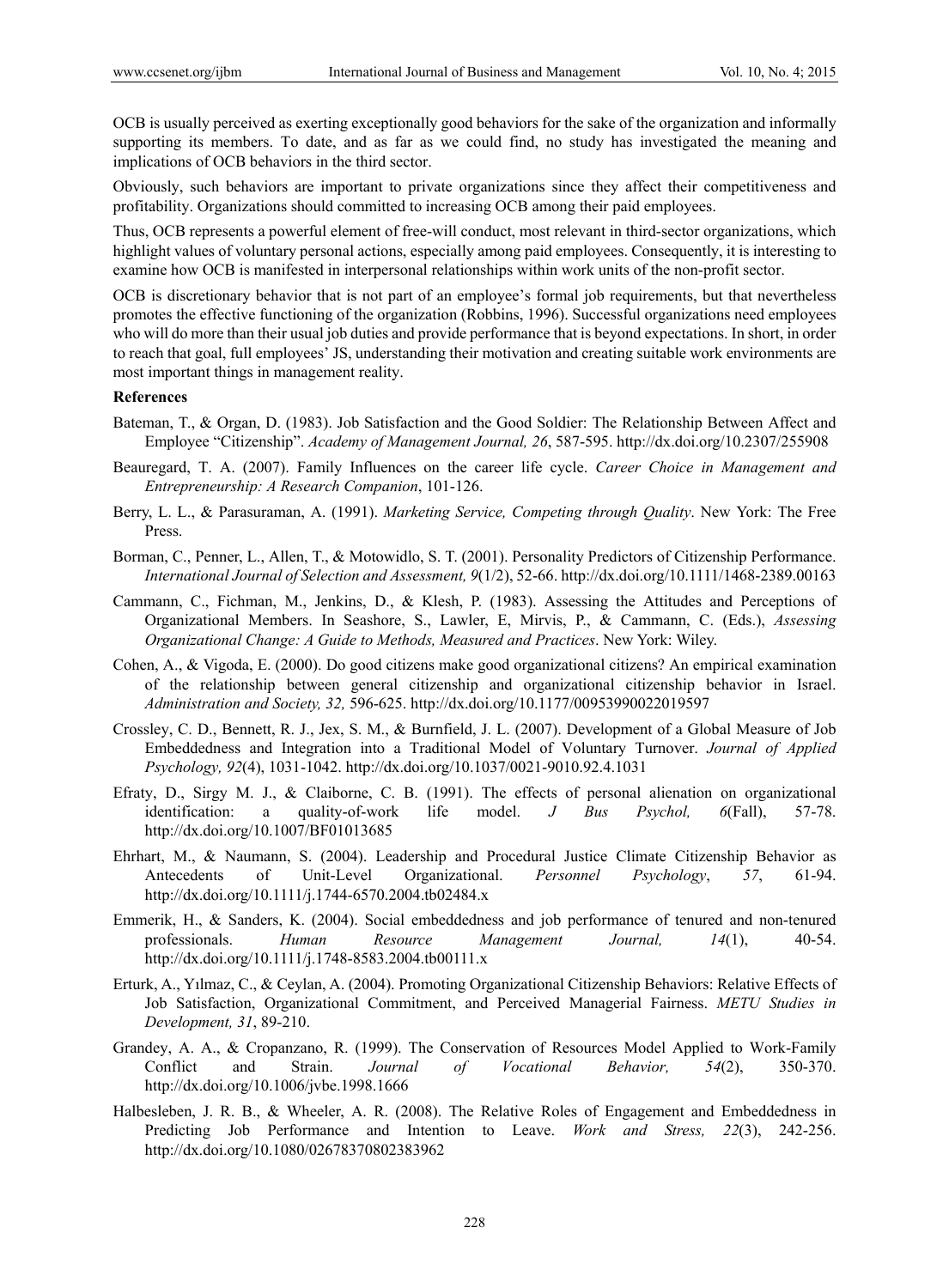- Havlovic, S. J. (1991). Quality of work life and human resource outcomes. *Industrial Relations*, *30*(3), 469-479. http://dx.doi.org/10.1111/j.1468-232X.1991.tb00799.x
- Heskett, J. L., Sasser, W. E. Jr., & Schlesinger, L. A. (1997). *The Service Profit Chain*. New York: The Free Press.
- Hian, C. C., & Einstein, W. O. (1990). Quality of work life (QWL): What can unions do? *S. A. M. Advanced Management Journal*, *55*(2), 17-22.
- Holtom, B. C., & Inderrieden, E. J. (2006). Integrating the unfolding model and job embeddedness model to better understand voluntary turnover. *Journal of Managerial Issues, 18*, 435-452. http://dx.doi.org/10.1016/j.orgdyn.2006.08.007
- Holtom, B. C., Mitchell, T. R., & Lee, T. W. (2006). Increasing Human and Social Capital by Applying Job Embeddedness Theory. *Organizational Dynamics, 35*(4), 316-331.
- Karatepe, O. M., & Ngeche, R. N. (2011). Does Job Embeddedness Mediate the Effect of Work Engagement on Job Outcomes? A Study of Hotel Employees in Cameroon. *Journal of Hospitality Marketing and Management.*
- Konovsky, M., & Organ, D. (1996). Dispositional and Contextual Determinants of Organizational Citizenship Behavior. *Journal of Organizational Behavior, 17*(3), 253-266. http://dx.doi.org/10.1002/(SICI)1099-1379(199605)17:3<253::AID-JOB747>3.0.CO;2-Q
- Konovsky, M., & Pugh, S. (1994). Citizenship Behavior and Social Exchange. *Academy of Management Journal*, *37*(3), 656-669. http://dx.doi.org/10.2307/256704
- Lee, T. W., Mitchell, T. R., Sablynski, C. J., Burton, J. P., & Holtom, B. C. (2004). The effects of organizational embeddedness on organizational citizenship, job performance, volitional absences, and voluntary turnover. *Academy of Management Journal*, *47*, 711-722. http://dx.doi.org/10.2307/20159613
- Lee, T. W., Mitchell, T. R., Wise, L., & Fireman, S. (1996). An Unfolding Model of Voluntary Employee Turnover. *Academy of Management Journal, 39*(1), 5-36. http://dx.doi.org/10.2307/256629
- Levine, M. F., Taylor, J., & Davis, L. (1984). Defining quality of work life. *Human Relations, 37*(1), 81-104. http://dx.doi.org/10.1177/001872678403700105
- MacKenzie, S., Podsakoff, M., & Fetter, R. (1993). The Impact of Organizational Citizenship Behavior on Evaluations of Salesperson Performance. *Journal of Marketing*, *57*, 70-80. http://dx.doi.org/10.2307/1252058
- Mallol, C. M., Holtom, B. C., & Lee, T. W. (2007). Job embeddedness in a culturally diverse environment. *Journal of Business Psychology*, 22(1), 35-44. http://dx.doi.org/10.1007/s10869-007-9045-x
- Marta, J., Singhapakdi, A., Lee, D. J., Sirgy. M. J., Koonmee, K., & Virakul, B. (2011). Perceptions about ethics institutionalization and quality of work life: Thai versus American marketing managers*. Journal of Business Research*. http://dx.doi.org/10.1016/j.jbusres.2011.08.019
- Mathur, R. N. (1989). *Quality of working life of women construction workers*. New Delhi, India: Commonwealth Publishers.
- Mitchell T. R., Holtom, B. C., Lee, T. W., Sablynski, C. J., & Erez, M. (2001). Why People Stay: Using Job Embeddedness to Predict Voluntary Turnover. *Academy of Management Journal*, *44*(6), 1102-1121. http://dx.doi.org/10.2307/3069391
- Nemeth, C., & Staw, B. (1989). The Tradeoffs of Social Control and Innovation in Small Groups and Organizations.
- Ng, T. W. H., & Feldman, D. C. (2010). The impact of job embeddedness on innovation-related behaviors. *Human Resource Management*, *49*(6), 1067-1087. http://dx.doi.org/10.1002/hrm.20390
- Organ, D. W. (1988). *Organizational Citizenship Behavior: The Good Soldier Syndrome*. Lexington, MA: Lexington Books.
- Organ, D., & Ryan, K. (1995). A Meta-Analytic Review of Attitudinal and Dispositional Predictors of Organizational Citizenship Behavior. *Personnel Psychology, 48*(4), 775-802. http://dx.doi.org/10.1111/j.1744-6570.1995.tb01781.x
- Paine, J., & Organ, D. (2000). The Cultural Matrix of Organizational Citizenship Behavior: Some Preliminary Conceptual and Empirical Observations. *Human Resource Management Review, 10*(1), 45-59. http://dx.doi.org/10.1016/S1053-4822(99)00038-8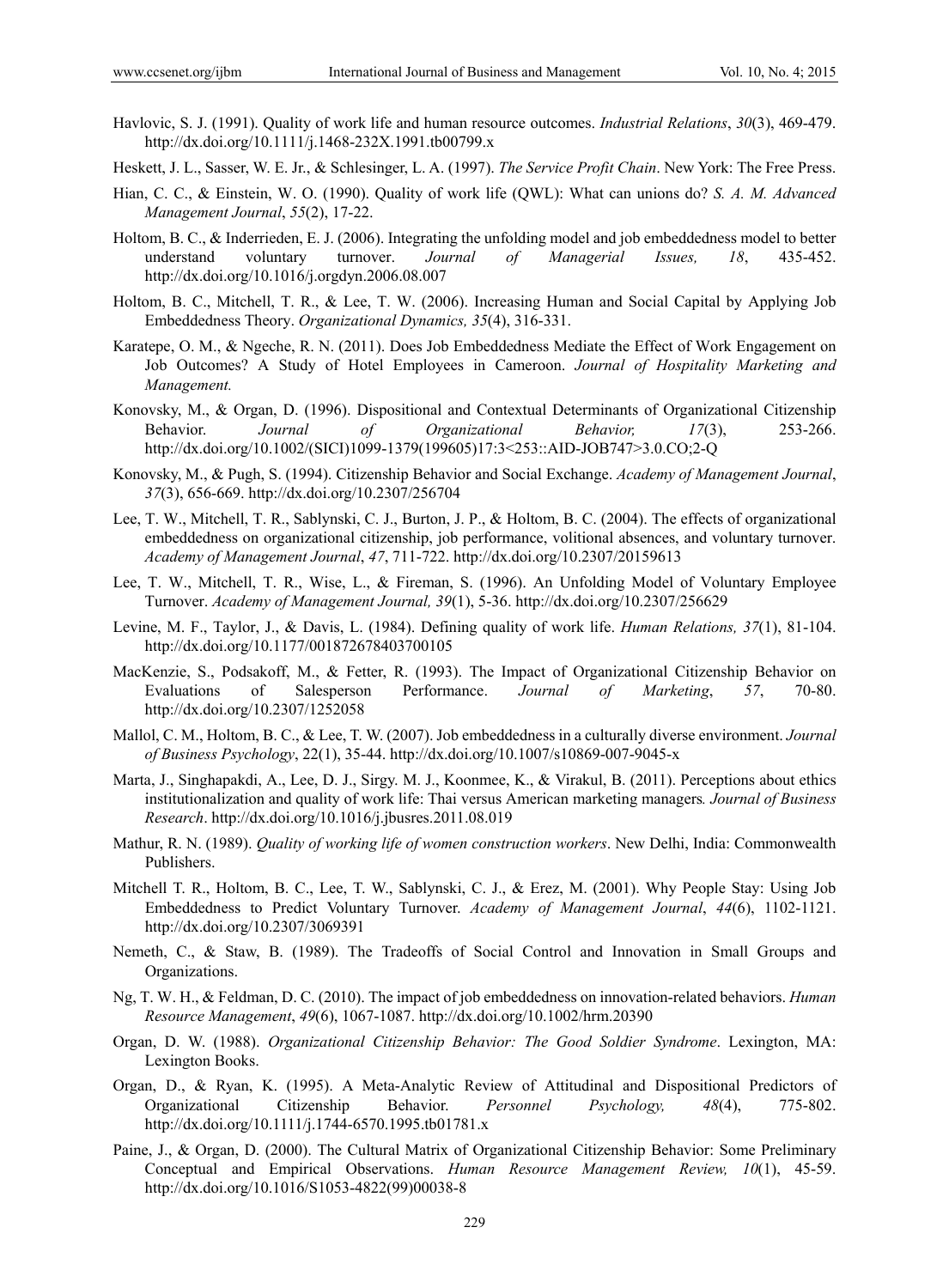- Park, K., & Lee, K. E. (2004). A Study on the Relationship between Job Embeddedness and Turnover Intention in Korea. *Korean Management Review*, *33*(5).
- Podsakoff, M., & MacKenzie, S. (1997). Impact of Organizational Citizenship Behavior on Organizational Performance: A Review and Suggestions for Future Research. *Human Performance, 10*(2), 133-151. http://dx.doi.org/10.1207/s15327043hup1002\_5
- Podsakoff, M., MacKenzie, S., Moorman, R., & Richard, F. (1990). Transformational Leader Behaviors and Their Effects on Followers' Trust in Leader, Satisfaction, and Organizational Citizenship Behaviors. *Leadership Quarterly, 1*(2), 107-142. http://dx.doi.org/10.1016/1048-9843(90)90009-7
- Podsakoff, M., MacKenzie, S., Paine, J., & Bachrach, D. (2000). Organizational Citizenship Behaviors: A Critical Review of the Theoretical and Empirical Literature and Suggestions for Future Research. *Journal of Management, 26*(3), 513-563. http://dx.doi.org/10.1177/014920630002600307
- Podsakoff, P. M., MacKenzie, S. B., & Hui, C. (1993). Organizational Citizenship Behaviours and Managerial Evaluations of Employee Performance: A Review and Suggestions for Future Research. *Research in Personnel and Human Resources Management, 11*, 1-40.
- Podsakoff, P. M., MacKenzie, S. B., Lee, J. Y., & Podsakoff, N. P. (2003). Common Method Biases in Behavioral Research: A Critical Review of the Literature and Recommended Remedies. *Journal of Applied Psychology*, *88*(5), 879-903. http://dx.doi.org/10.1037/0021-9010.88.5.879
- Ravichandran, S., Gilmore, S. A., & Strohbehn, C. (2007). Organizational Citizenship Behavior Research in Hospitality: Current Status and Future Research Directions. *Journal of Human Resources in Hospitality and Tourism, 6*(2), 59-77. http://dx.doi.org/10.1300/J171v06n02\_04
- Robbins, S. P. (1989). *Organizational Behavior: Concepts, Controversies, and Applications.* NJ: Prentice Hall
- Robins, G., & Wiersema, R. (1995). *Organization & Behavior.* Princeton: New Jersey.
- Scobel, D. N. (1975). Doing away with the factory blue. *Harvard Business Review*, *53*, 132-142.
- Seashore, S. E., Lawler, E. E., Mirvis, P., & Cammann, C. (1983). *Observing and Measuring Organizational Change: A Guide to Field Practice.* New York: John Wiley.
- Sekiguchi, T., Burton, J. P., & Sablynski, C. J. (2008). The Role of Job Embeddedness on Employee Performance: The Interactive Effects with Leader-Member Exchange and Organization-Based Self-Esteem. *Personnel Psychology, 61*(4), 761-792. http://dx.doi.org/10.1111/j.1744-6570.2008.00130.x
- Sirgy, M. J., Efraty, D., Siegel, P., & Lee, D. J. (2001). A new measure of quality of work life (QWL) based on need satisfaction and spillover theory. *Social Indicators Research, 55*(3), 241-302. http://dx.doi.org/10.1023/A:1010986923468
- Srinivas, E. S. (1994). *Perceived quality of work life (PQWL) and organizational commitment: A study of managers in selected organizations*. Management Research: Contemporary Issues. New Delhi: South Asia Publications.
- Straw, R. J., & Heckscher, C. C. (1984). QWL: New working relationships in the communication industry. *Labor Studies Journal, 8*(3), 261-274.
- Turnipseed, D., & Rassuli, A. (2005). Performance Perceptions of Organizational Citizenship Behaviors at Work: A bi-level Study among Managers and Employees. *British Journal of Management, 16*, 231-244. http://dx.doi.org/10.1111/j.1467-8551.2005.00456.x
- Walton, R. E. (1974). QWL indicators: prospects and problems. Measuring the quality of working life: A symposium on Social Indicators of Working Life.
- Williams, L., & Anderson, S. (1991). Job Satisfaction and Organizational Commitment as Predictors of Organizational Citizenship and In-Role Behaviors. *Journal of Management, 17*(3), 601-617. http://dx.doi.org/10.1177/014920639101700305
- Yao, X., Lee, T. W., Mitchell, T. R., Burton, J. P., & Sablynski, C. J. (2004). Job Embeddedness: Current research and future directions. In R. Griffeth & P. Hom (Eds.), *Understanding employee retention and turnover* (pp. 153-187). Greenwich, CT: Information Age.